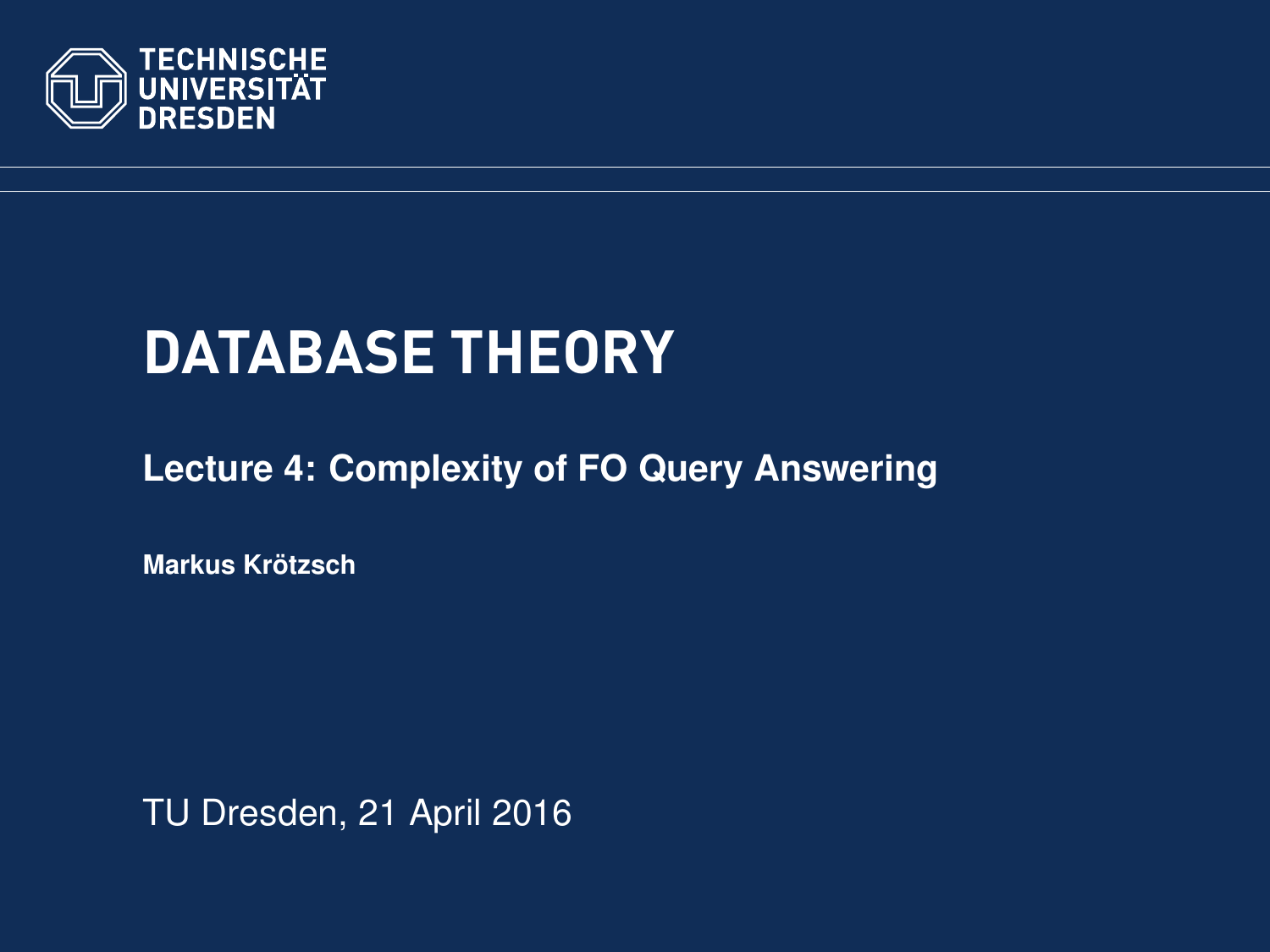### Overview

- 1. Introduction | Relational data model
- 2. First-order queries
- 3. Complexity of query answering
- 4. Complexity of FO query answering
- 5. Conjunctive queries
- 6. Tree-like conjunctive queries
- 7. Query optimisation
- 8. Conjunctive Query Optimisation / First-Order Expressiveness
- 9. First-Order Expressiveness / Introduction to Datalog
- 10. Expressive Power and Complexity of Datalog
- 11. Optimisation and Evaluation of Datalog
- 12. Evaluation of Datalog (2)
- 13. Graph Databases and Path Queries
- 14. Outlook: database theory in practice

#### See course homepage  $[\Rightarrow]$  link] for more information and materials

Markus Krötzsch, 21 April 2016 **[Database Theory](#page-0-0)** Charles Controllery slide 2 of 41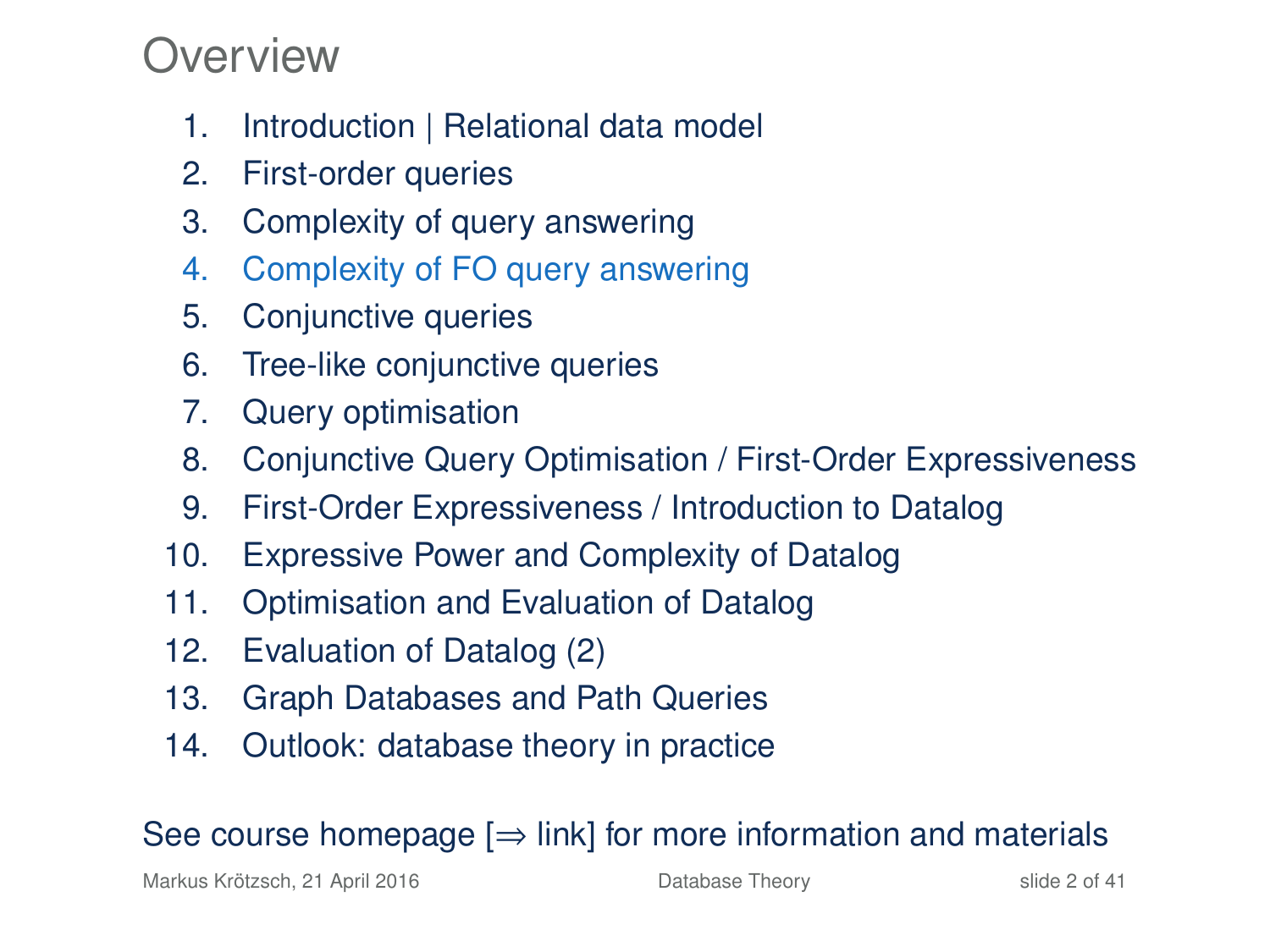### How to Measure Query Answering Complexity

Query answering as decision problem  $\rightsquigarrow$  consider Boolean queries

Various notions of complexity:

- Combined complexity (complexity w.r.t. size of query and database instance)
- Data complexity (worst case complexity for any fixed query)
- Query complexity (worst case complexity for any fixed database instance)

Various common complexity classes:

#### L ⊆ NL ⊆ P ⊆ NP ⊆ PSpace ⊆ ExpTime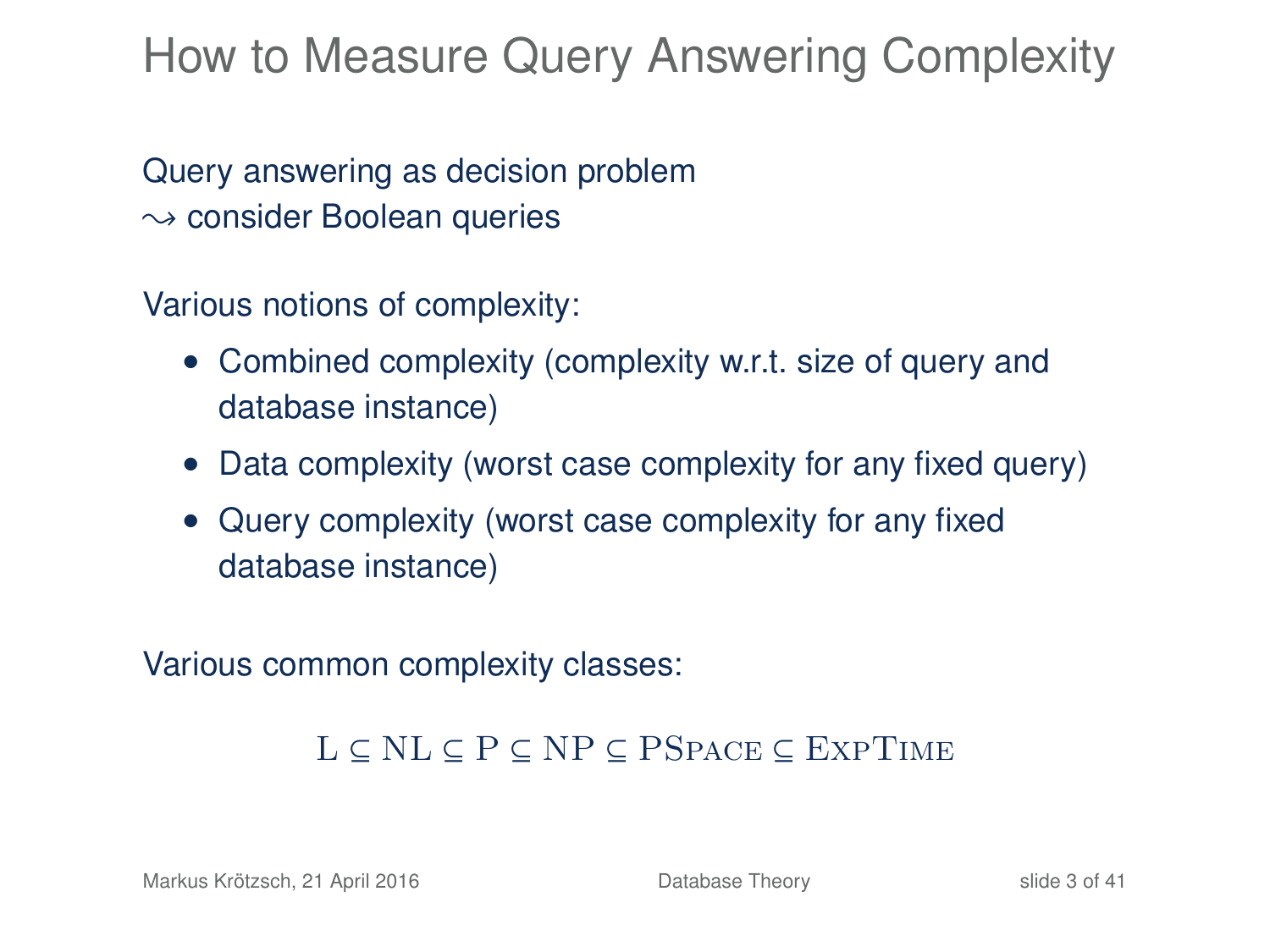## An Algorithm for Evaluating FO Queries

#### function  $Eval(\varphi, I)$

- 01 **switch**  $(\varphi)$  {<br>02 **case** *n*(
- 02 **case**  $p(c_1, ..., c_n)$ : return  $\langle c_1, ..., c_n \rangle \in p^T$
- 03 case  $\neg \psi$ : return  $\neg$ Eval( $\psi$ , *I*)<br>04 case  $\psi_1 \wedge \psi_2$ : return Eval( $\psi_1$
- 04 case  $\psi_1 \wedge \psi_2$ : return Eval $(\psi_1, \mathcal{I}) \wedge \text{Eval}(\psi_2, \mathcal{I})$ <br>05 case  $\exists x. \psi$ :
- 05 **case**  $\exists x.\psi$  :<br>06 **for**  $c \in \mathbb{R}$
- 06 **for**  $c \in \Delta^I$  {
- 07 **if** Eval( $\psi[x \mapsto c]$ , *I*) then return true 08
- 08 }
- 09 return false
- $10$  }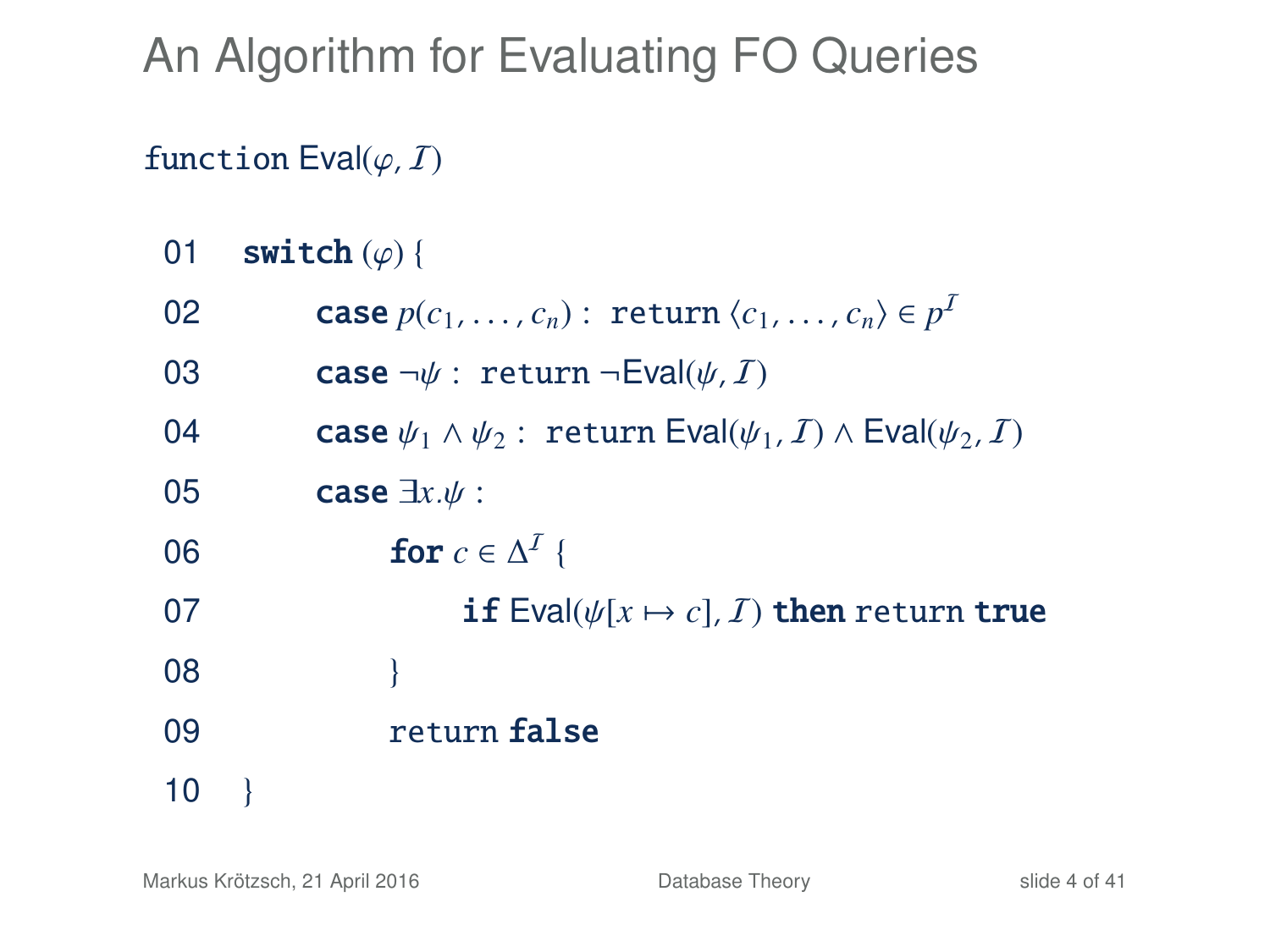## FO Algorithm Worst-Case Runtime

Let *m* be the size of  $\varphi$ , and let  $n = |I|$  (total table sizes)

- How many recursive calls of Eval are there?  $\sim$  one per subexpression: at most *m*
- Maximum depth of recursion?  $\rightarrow$  bounded by total number of calls: at most *m*
- Maximum number of iterations of for loop?  $\sim |\Delta^I| \leq n$  per recursion level  $\sim$  at most  $n^m$  iterations
- Checking  $\langle c_1, \ldots, c_n \rangle \in p^{\mathcal{I}}$  can be done in linear time w.r.t. *n*

Runtime in  $m \cdot n^m \cdot n = m \cdot n^{m+1}$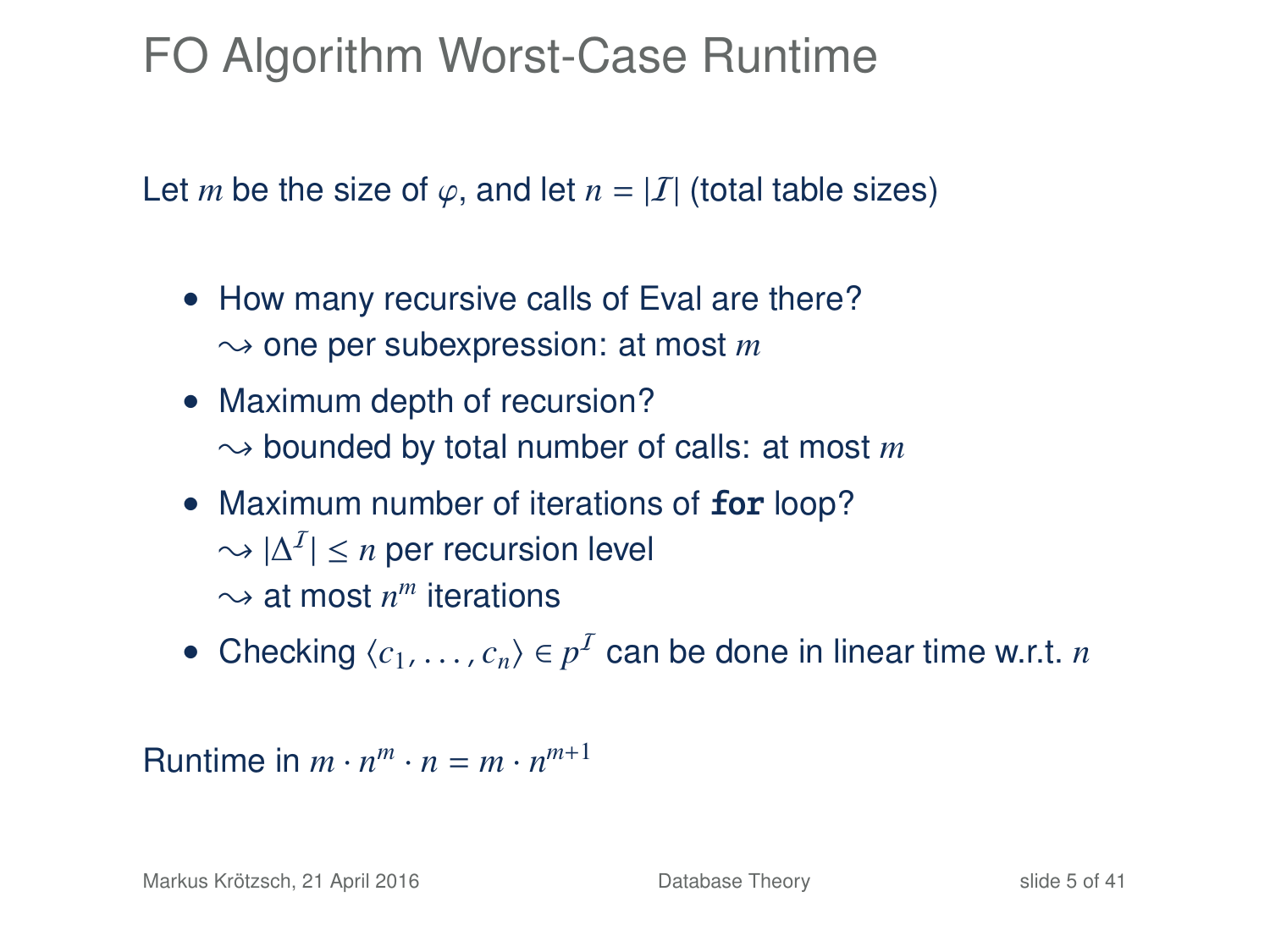## Time Complexity of FO Algorithm

Let *m* be the size of  $\varphi$ , and let  $n = |I|$  (total table sizes)

```
Runtime in m \cdot n^{m+1}
```
Time complexity of FO query evaluation

- Combined complexity: in EXPTIME
- Data complexity (*m* is constant): in P
- Query complexity (*n* is constant): in EXPTIME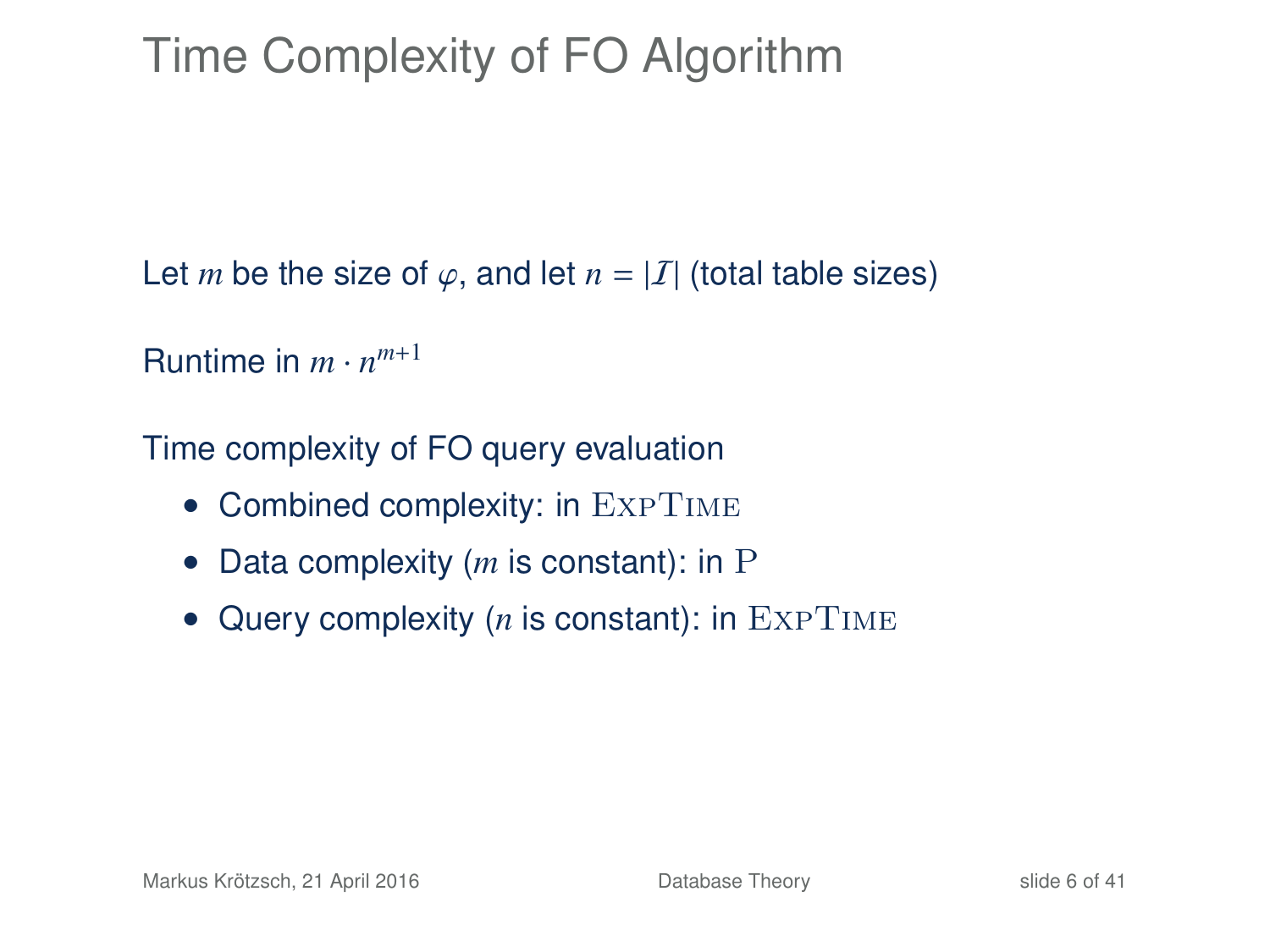FO Algorithm Worst-Case Memory Usage

We can get better complexity bounds by looking at memory

Let *m* be the size of  $\varphi$ , and let  $n = |I|$  (total table sizes)

- For each (recursive) call, store pointer to current subexpression of ϕ: log *<sup>m</sup>*
- For each variable in  $\varphi$  (at most *m*), store current constant assignment (as a pointer): *m* · log *n*
- Checking  $\langle c_1, \ldots, c_n \rangle \in p^{\mathcal{I}}$  can be done in logarithmic space with n w.r.t. *n*

Memory in  $m \log m + m \log n + \log n = m \log m + (m + 1) \log n$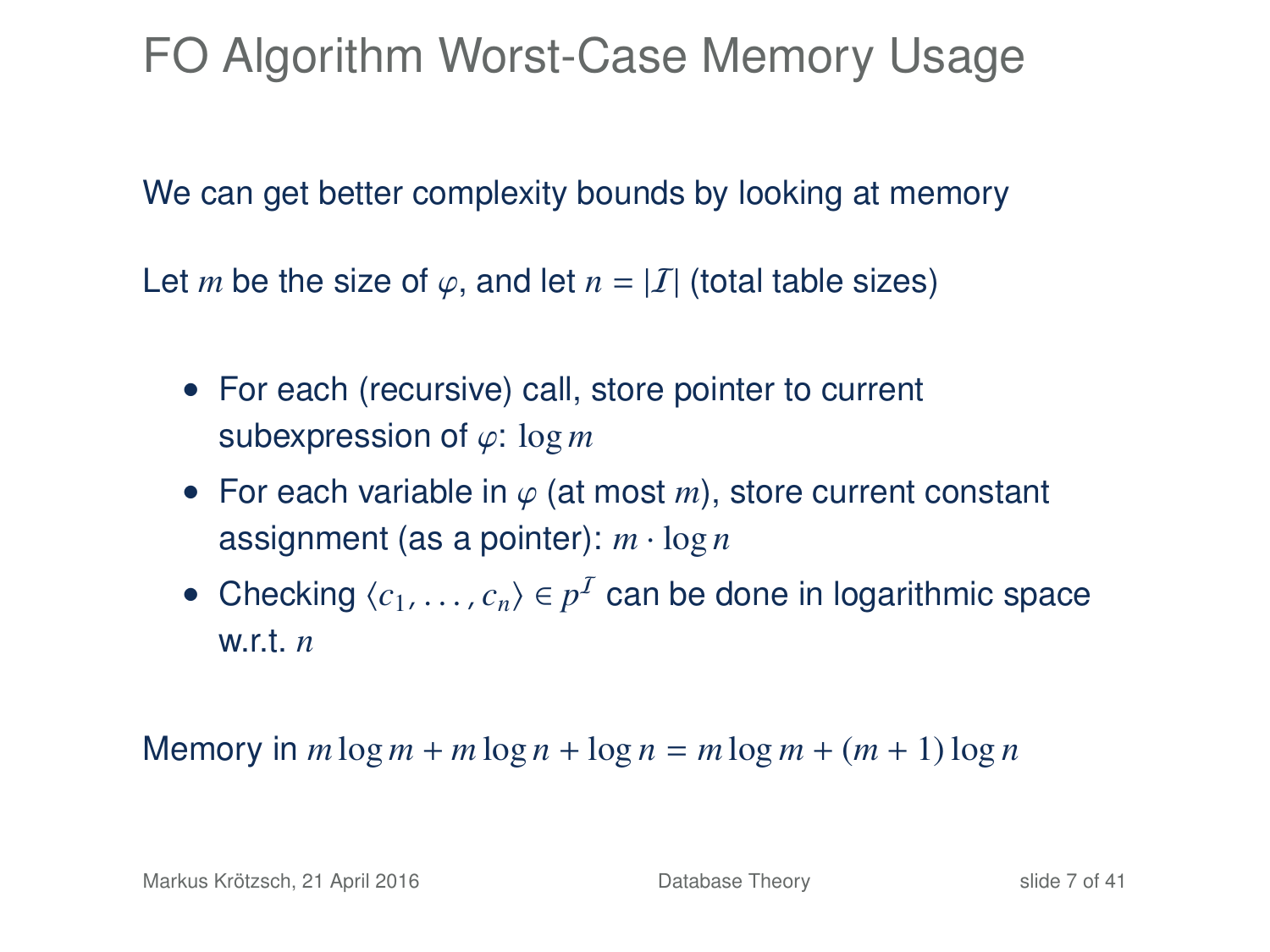## Space Complexity of FO Algorithm

Let *m* be the size of  $\varphi$ , and let  $n = |I|$  (total table sizes)

Memory in  $m \log m + (m + 1) \log n$ 

Space complexity of FO query evaluation

- Combined complexity: in PSPACE
- Data complexity (*m* is constant): in L
- Query complexity (*n* is constant): in PSPACE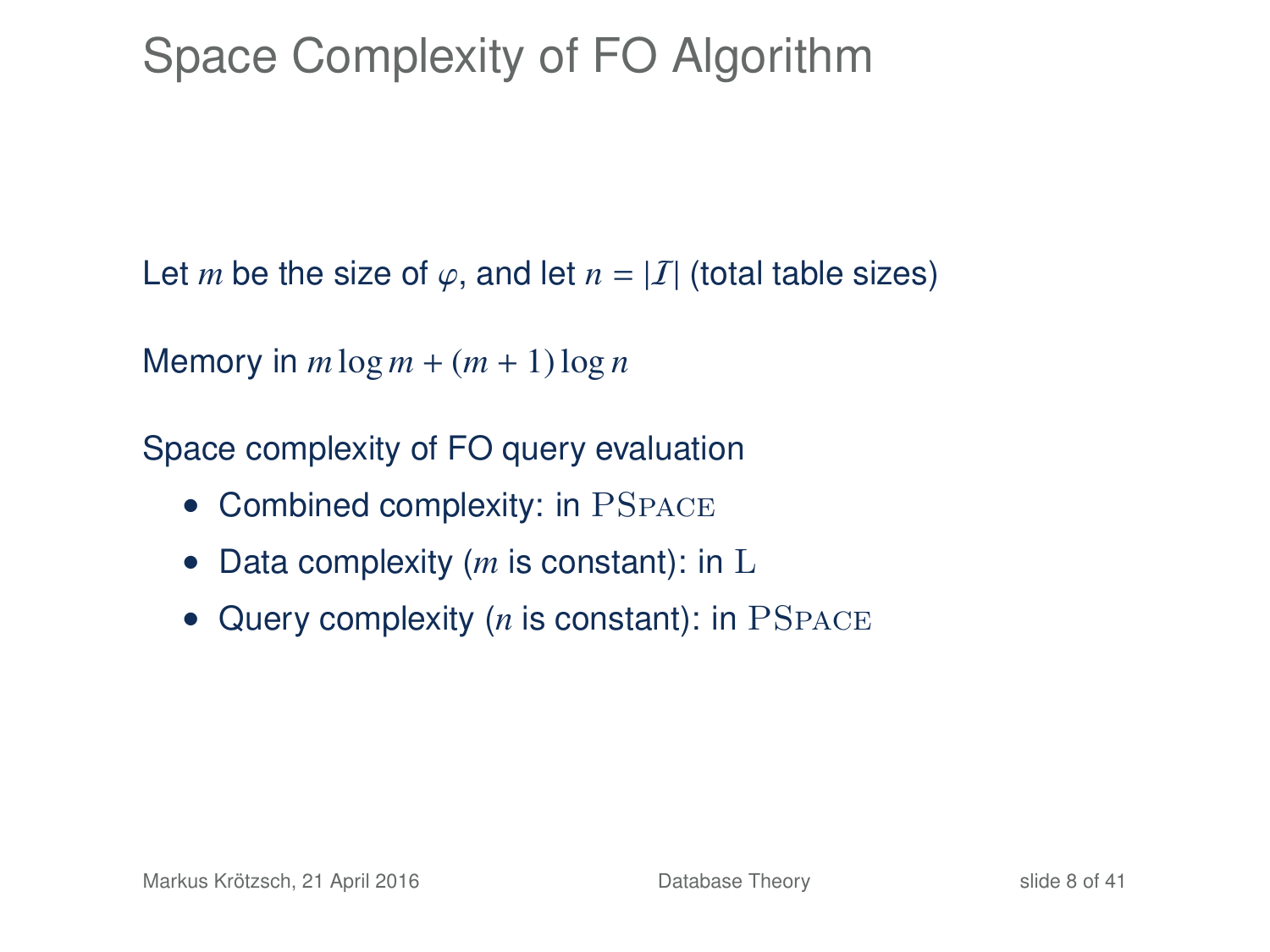## FO Combined Complexity

The algorithm shows that FO query evaluation is in PSpace. Is this the best we can get?

Hardness proof: reduce a known PSpace-hard problem to FO query evaluation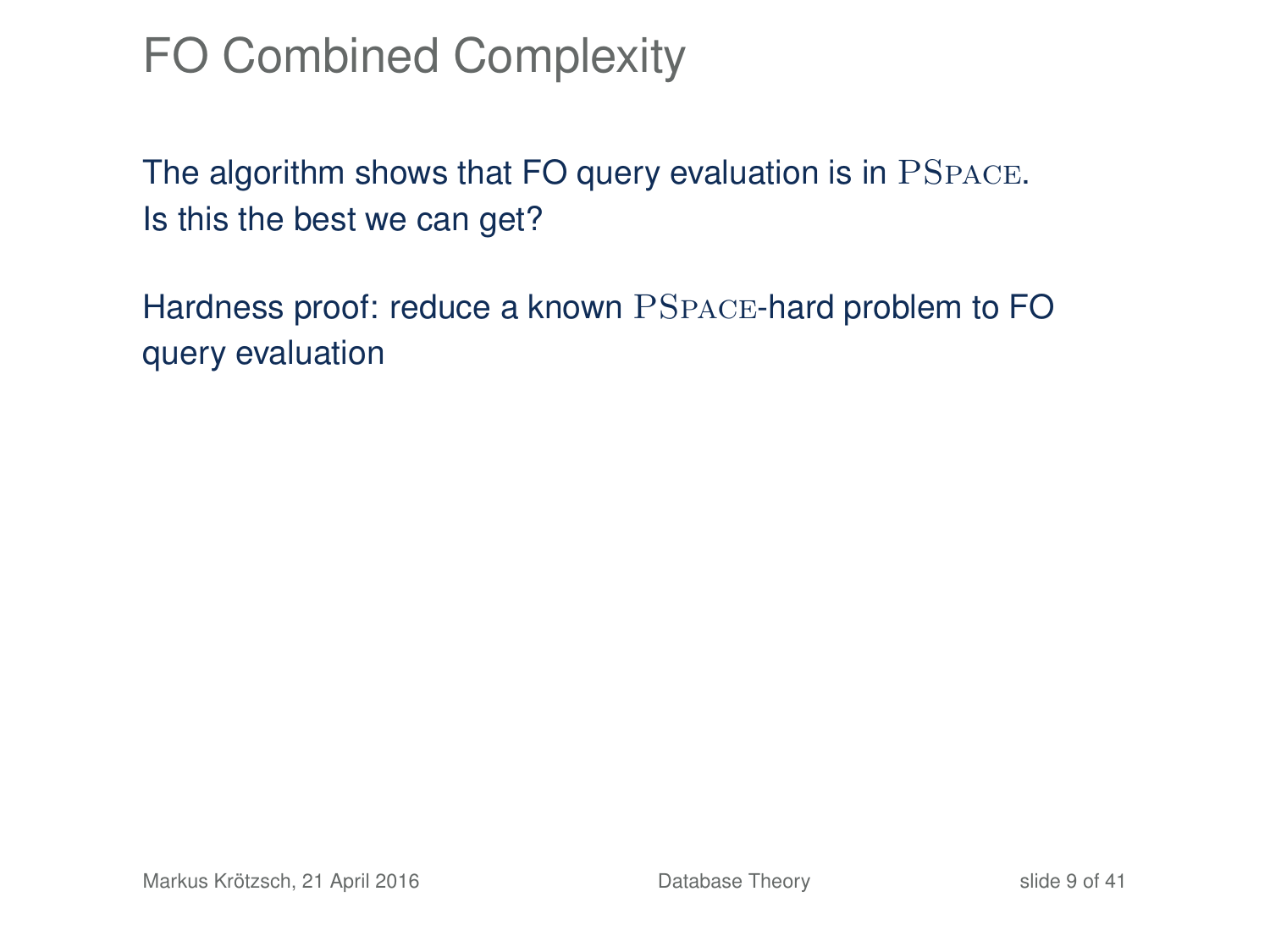## FO Combined Complexity

The algorithm shows that FO query evaluation is in PSpace. Is this the best we can get?

Hardness proof: reduce a known PSpace-hard problem to FO query evaluation  $\sim$  QBF satisfiability

Let  $Q_1X_1 \cdot Q_2X_2 \cdots Q_nX_n \cdot \varphi[X_1, \ldots, X_n]$  be a QBF (with  $Q_i \in \{V, \exists\}$ )

- Database instance *I* with  $\Delta^I = \{0, 1\}$
- One table with one row: true(1)
- Transform input QBF into Boolean FO query

 $Q_1x_1 \ldots Q_2x_2 \ldots \ldots Q_nx_n \ldots \varphi[X_1 \mapsto \text{true}(x_1), \ldots, X_n \mapsto \text{true}(x_n)$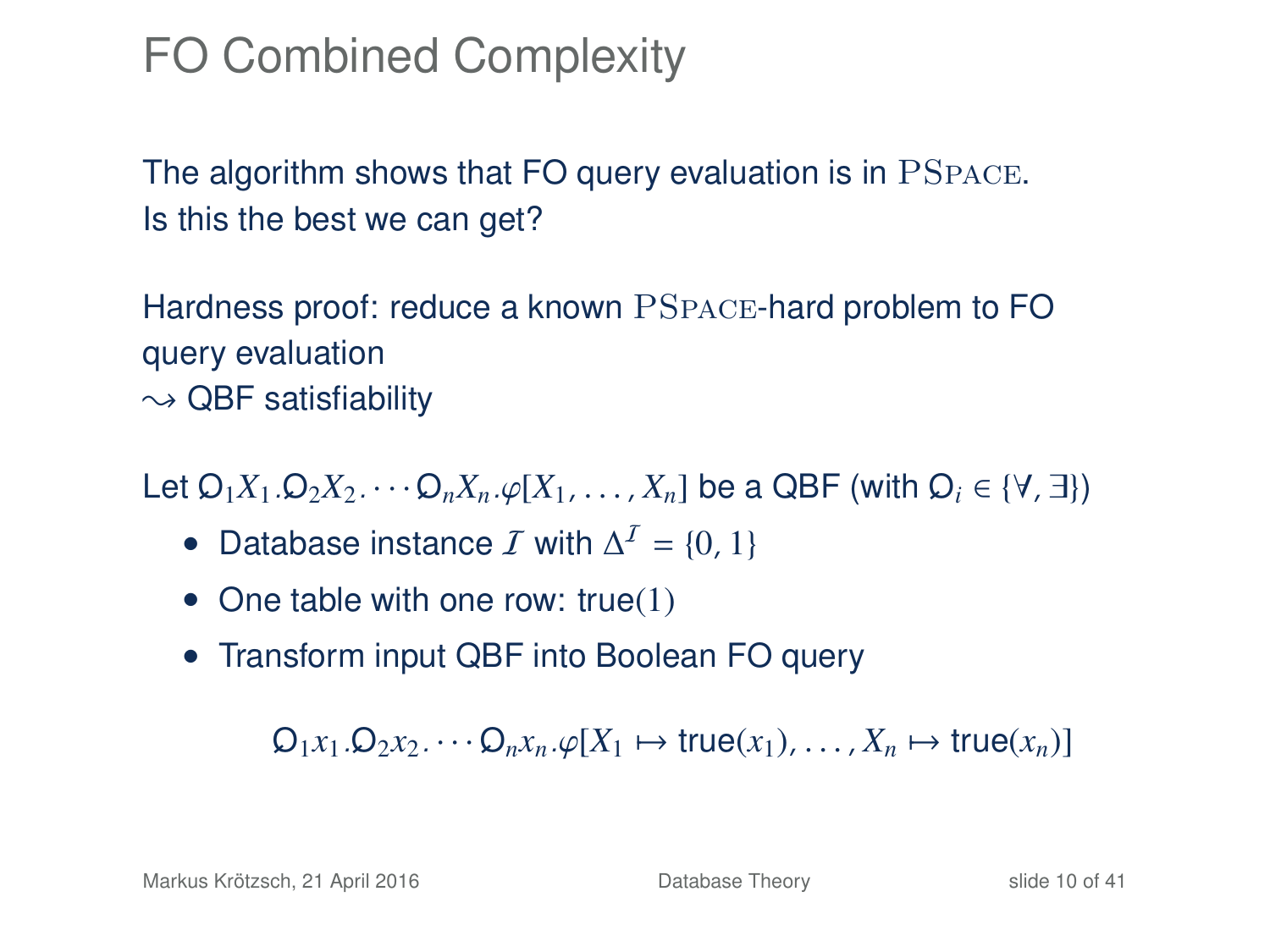### PSpace-hardness for DI Queries

The previous reduction from QBF may lead to a query that is not domain independent

Example: QBF  $\exists p.\neg p$  leads to FO query  $\exists x.\neg true(x)$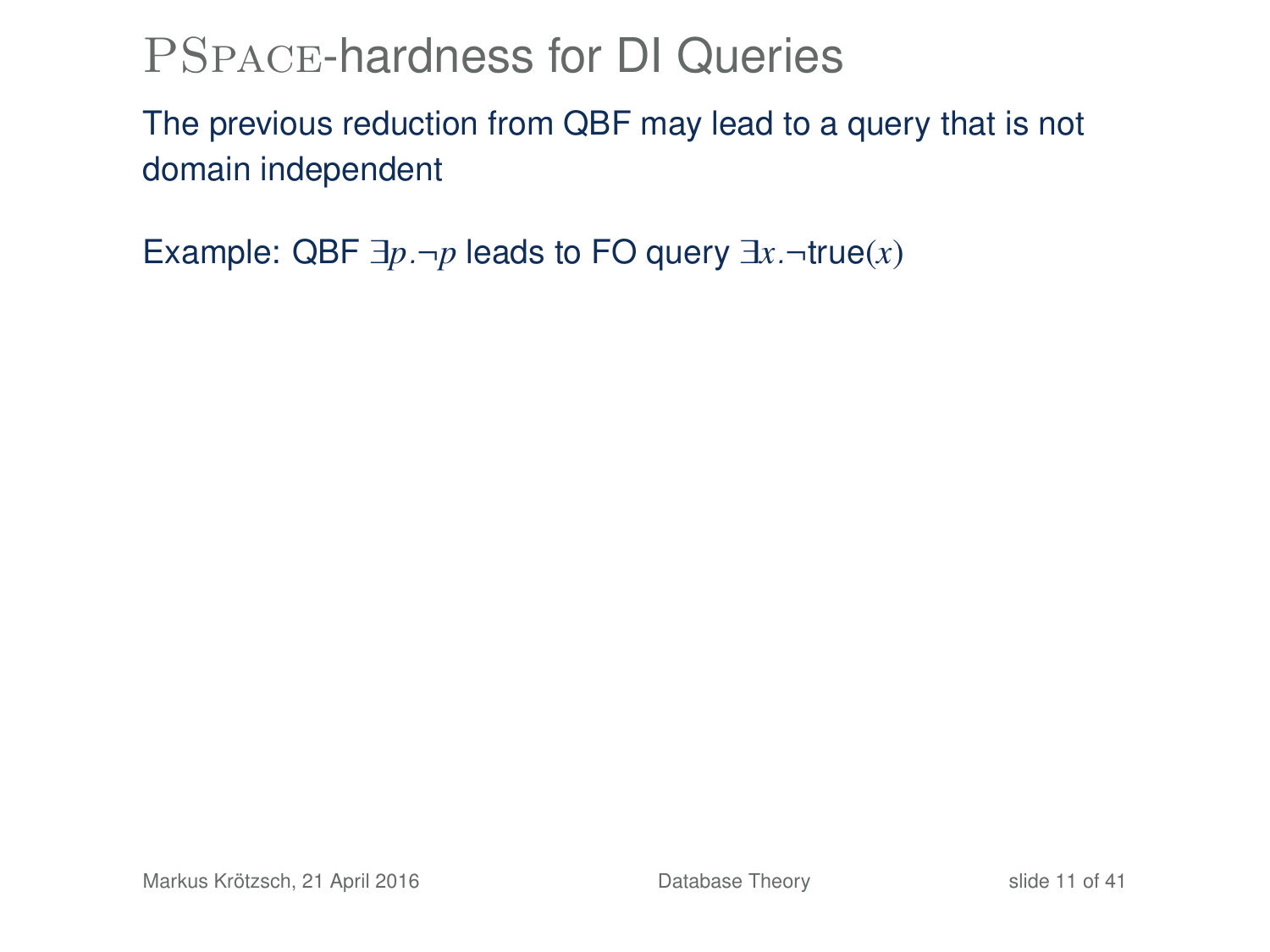### PSpace-hardness for DI Queries

The previous reduction from QBF may lead to a query that is not domain independent

Example: QBF  $\exists p, \neg p$  leads to FO query  $\exists x. \neg true(x)$ 

Better approach:

- Consider QBF  $Q_1X_1 \cdot Q_2X_2 \cdots Q_nX_n \cdot \varphi[X_1, \ldots, X_n]$  with  $\varphi$  in negation normal form: negations only occur directly before variables *X<sup>i</sup>* (still PSpace-complete: exercise)
- Database instance *I* with  $\Delta^I = \{0, 1\}$
- Two tables with one row each: true(1) and false(0)
- Transform input QBF into Boolean FO query

$$
Q_1x_1.Q_2x_2.\cdots Q_nx_n.\varphi'
$$

where  $\varphi'$  is obtained by replacing each negated variable  $\neg X_i$ <br>with folog(x) and seeh negated variable  $Y$  with true(x) with false( $x_i$ ) and each non-negated variable  $X_i$  with true( $x_i$ ).

Markus Krötzsch, 21 April 2016 **[Database Theory](#page-0-0)** Slide 12 of 41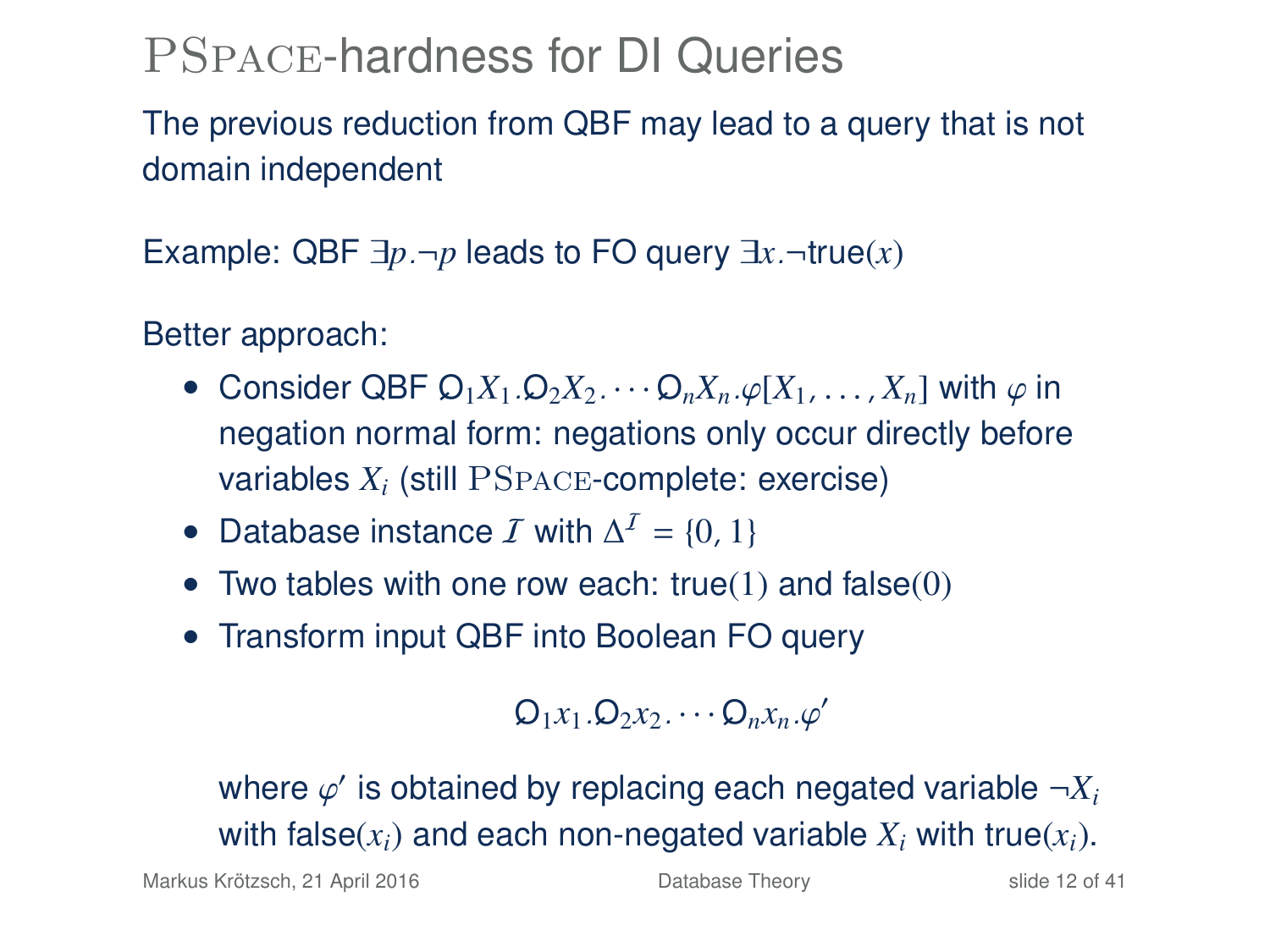## Combined Complexity of FO Query Answering

#### Theorem

The evaluation of FO queries is PSpace-complete with respect to combined complexity.

We have actually shown something stronger:

#### Theorem

The evaluation of FO queries is PSpace-complete with respect to query complexity.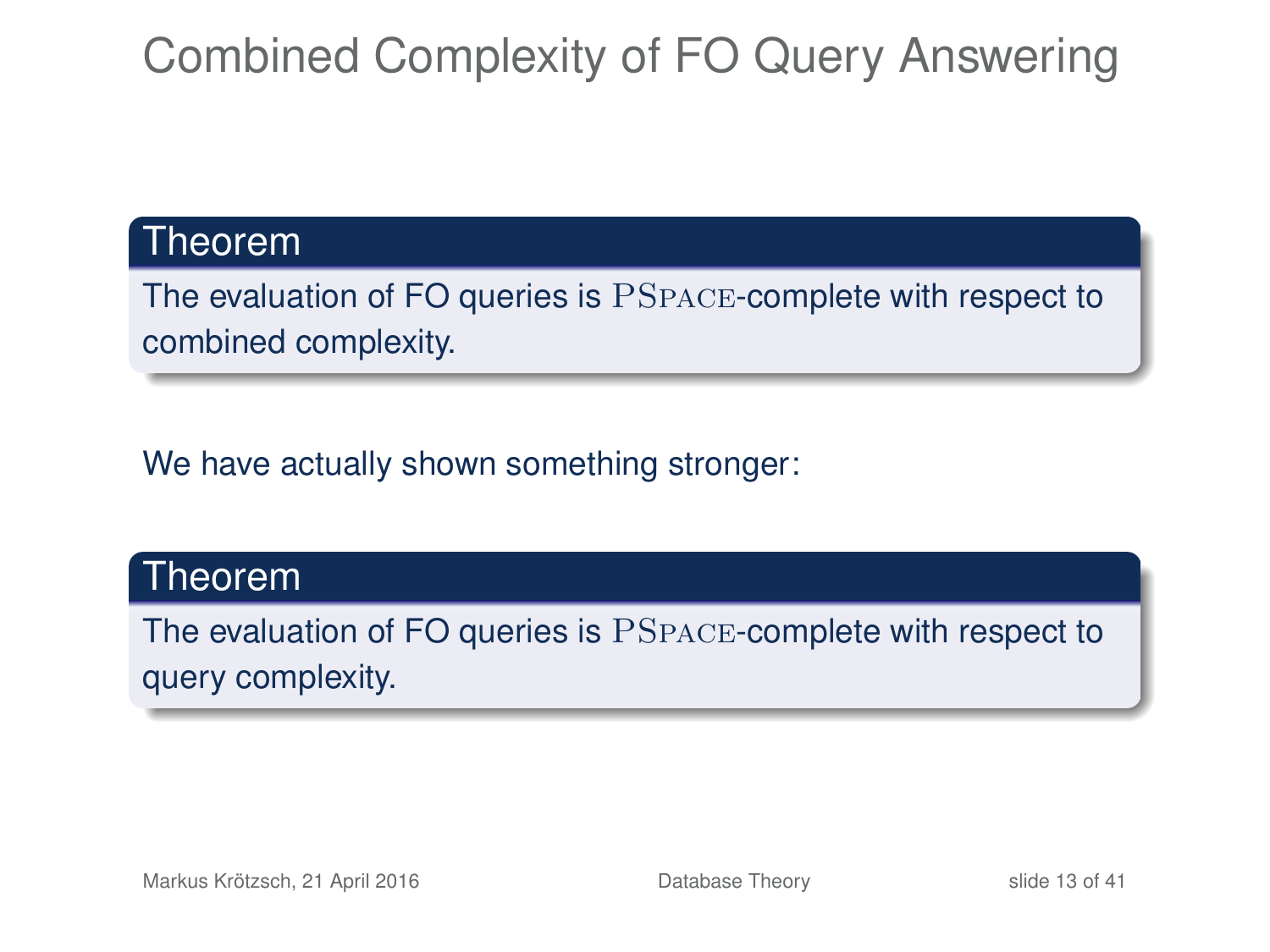## Data Complexity of FO Query Answering

The algorithm showed that FO query evaluation is in L  $\rightarrow$  can we do any better?

What could be better than  $L$ ?

 $? \subset L \subset NL \subset P \subset ...$ 

 $\rightarrow$  we need to define circuit complexities first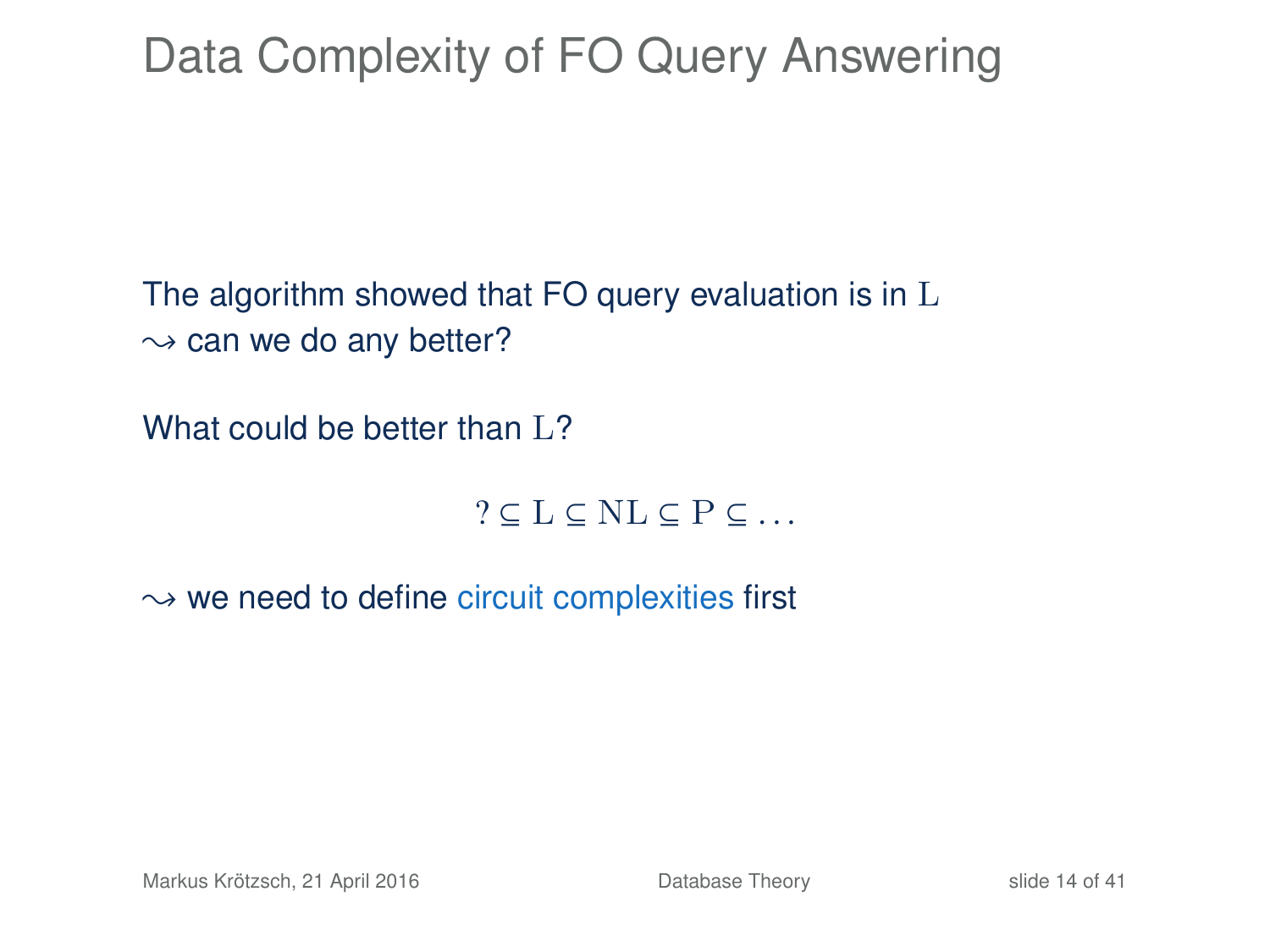### Boolean Circuits

#### **Definition**

A Boolean circuit is a finite, directed, acyclic graph where

- each node that has no predecessors is an input node
- each node that is not an input node is one of the following types of logical gate: AND, OR, NOT
- one or more nodes are designated output nodes

 $\rightarrow$  we will only consider Boolean circuits with exactly one output

 $\rightarrow$  propositional logic formulae are Boolean circuits with one output and gates of fanout  $\leq 1$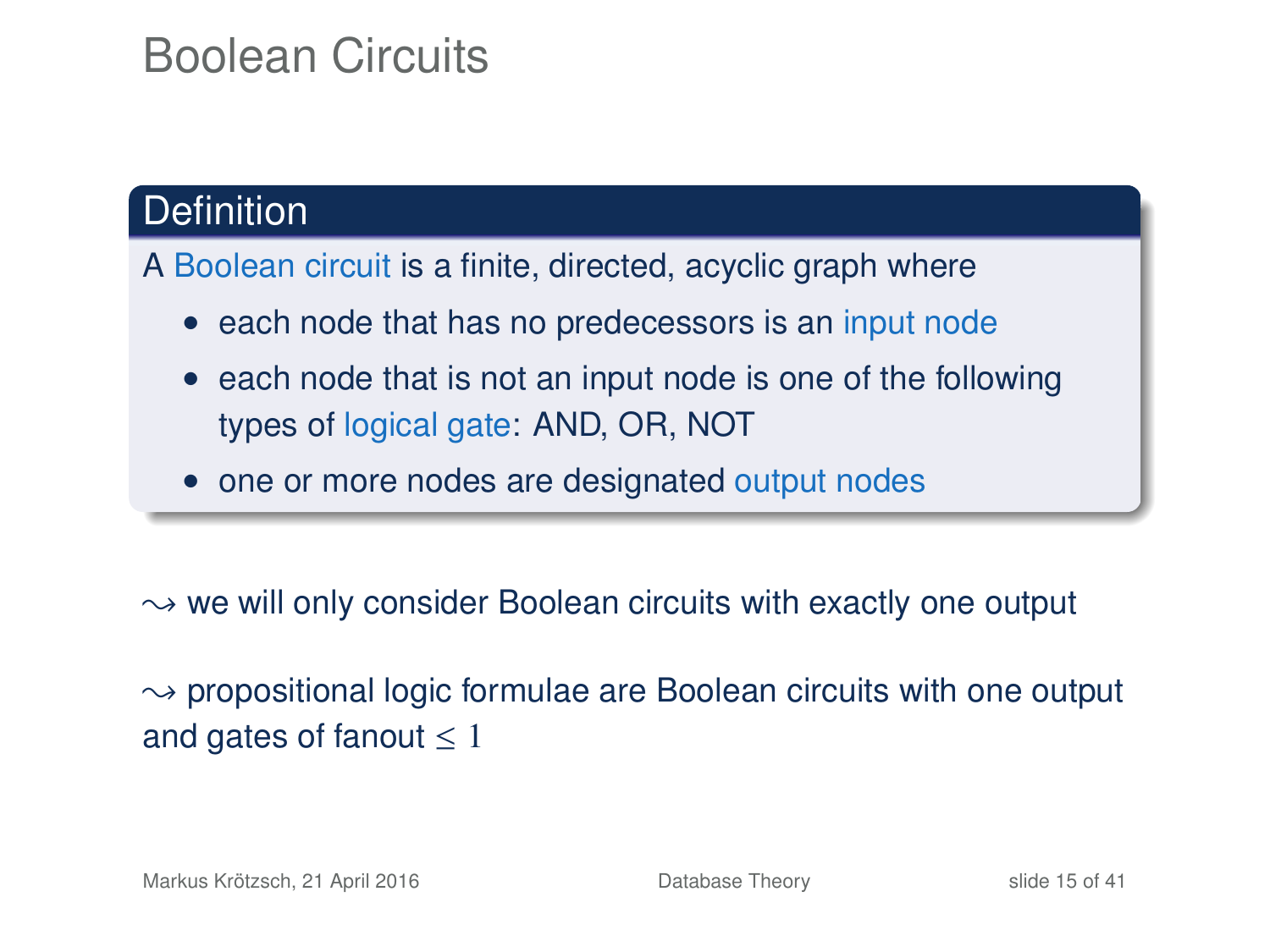### Example

A Boolean circuit over an input string  $x_1x_2 \ldots x_n$  of length *n* 



Corresponds to formula  $(x_1 \wedge x_2) \vee (x_1 \wedge x_3) \vee \ldots \vee (x_{n-1} \wedge x_n)$  $\rightsquigarrow$  accepts all strings with at least two 1s

Markus Krötzsch, 21 April 2016 [Database Theory](#page-0-0) slide 16 of 41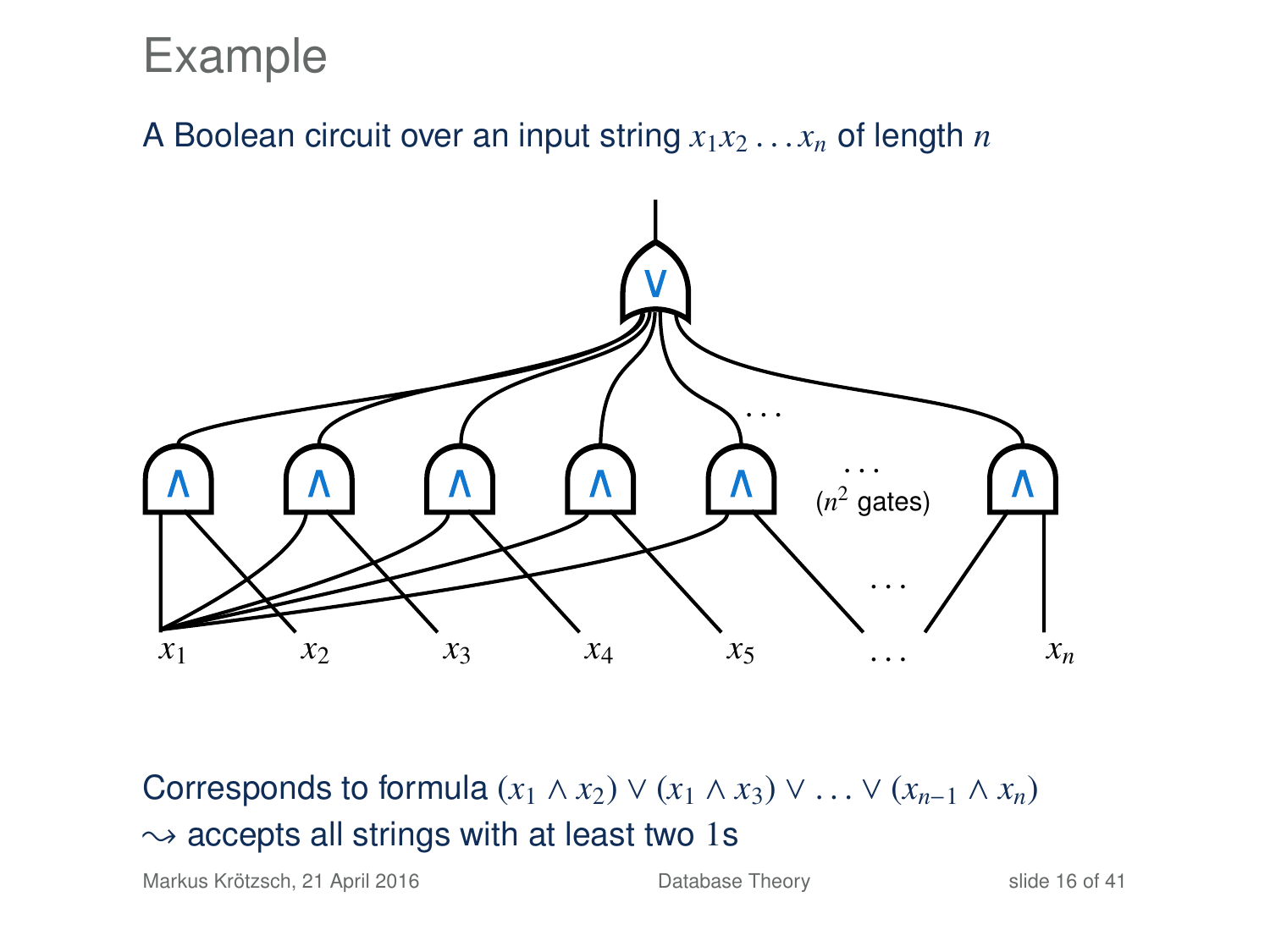### Circuits as a Model for Parallel Computation

#### Previous example:



 $\sim$   $n^2$  processors working in parallel  $\rightsquigarrow$  computation finishes in 2 steps

- size: number of gates = total number of computing steps
- $\bullet$  depth: longest path of gates  $=$  time for parallel computation

 $\rightarrow$  refinement of polynomial time taking parallelizability into account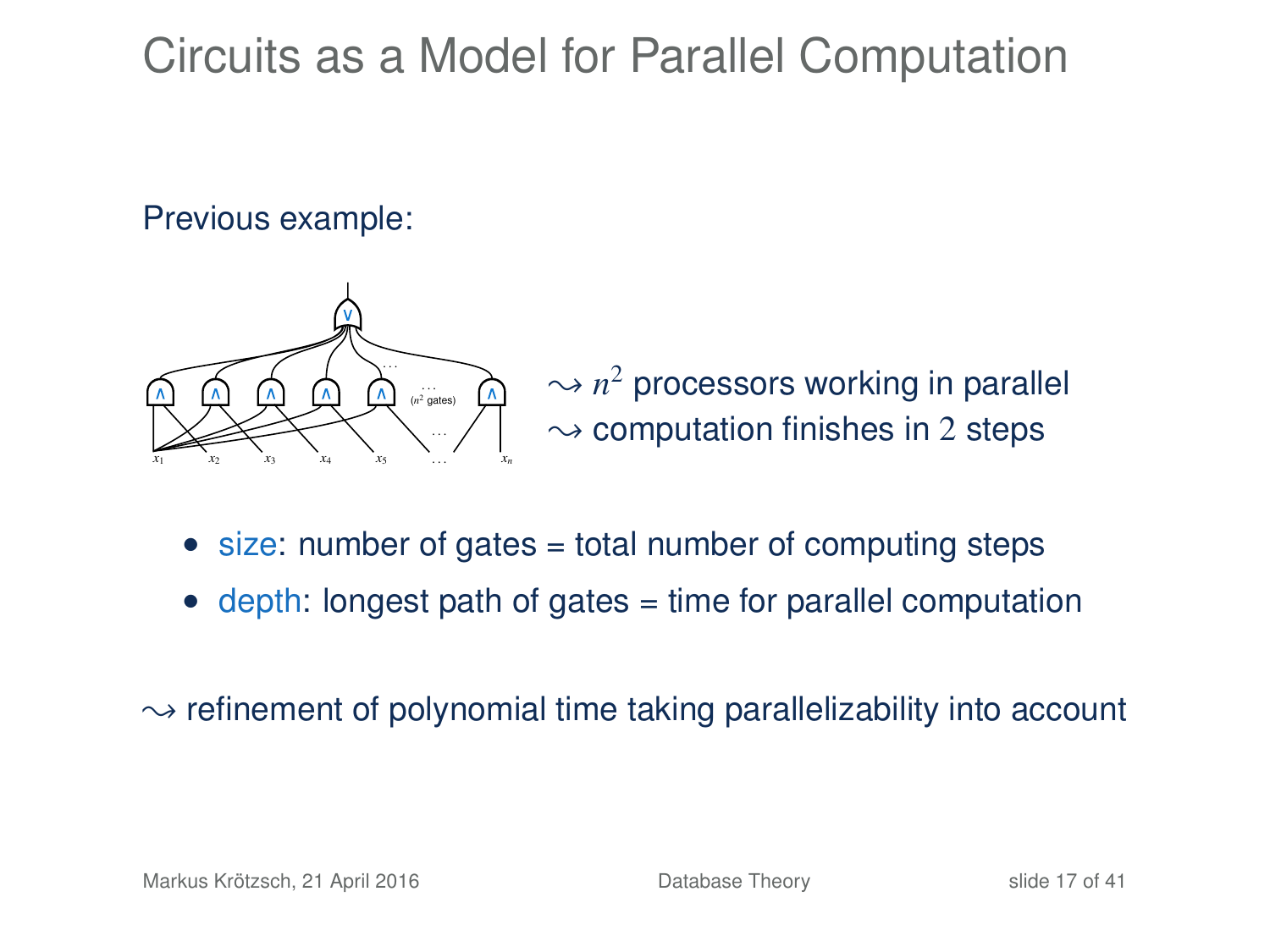## Solving Problems With Circuits

Observation: the input size is "hard-wired" in circuits  $\rightarrow$  each circuit only has a finite number of different inputs  $\rightarrow$  not a computationally interesting problem

How can we solve interesting problems with Boolean circuits?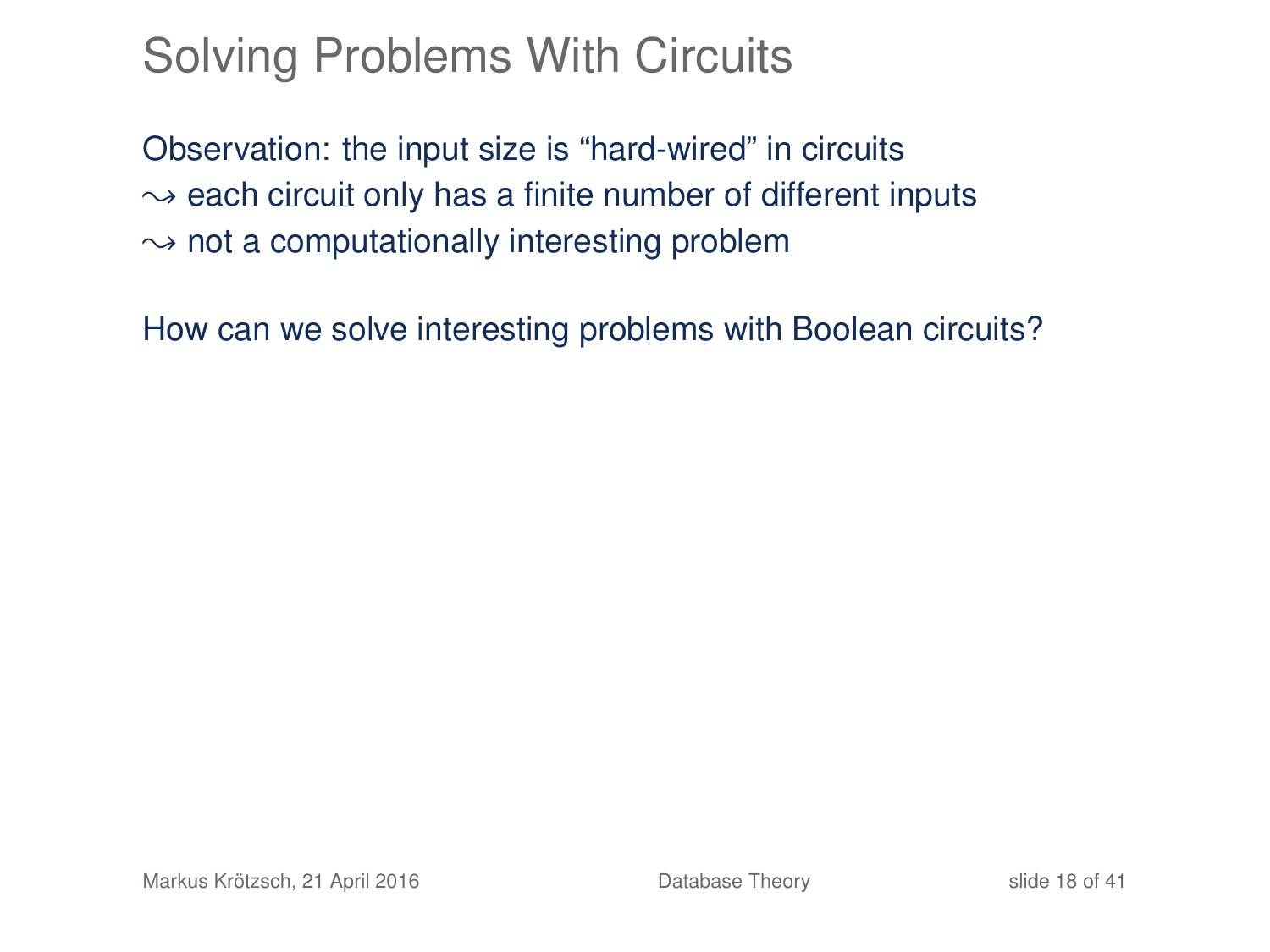## Solving Problems With Circuits

Observation: the input size is "hard-wired" in circuits  $\sim$  each circuit only has a finite number of different inputs  $\rightarrow$  not a computationally interesting problem

How can we solve interesting problems with Boolean circuits?

#### **Definition**

A uniform family of Boolean circuits is a set of circuits  $C_n$  ( $n \geq 0$ ) that can be computed from *n* (usually in logarithmic space or time; we don't discuss the details here).

A language  $\mathcal{L} \subseteq \{0, 1\}^*$  is decided by a uniform family  $(C_n)_{n \geq 0}$  of Boolean circuits if for each word *w* of length |*w*|:

 $w \in \mathcal{L}$  if and only if  $C_{|w|}(w) = 1$ 

Markus Krötzsch, 21 April 2016 [Database Theory](#page-0-0) slide 19 of 41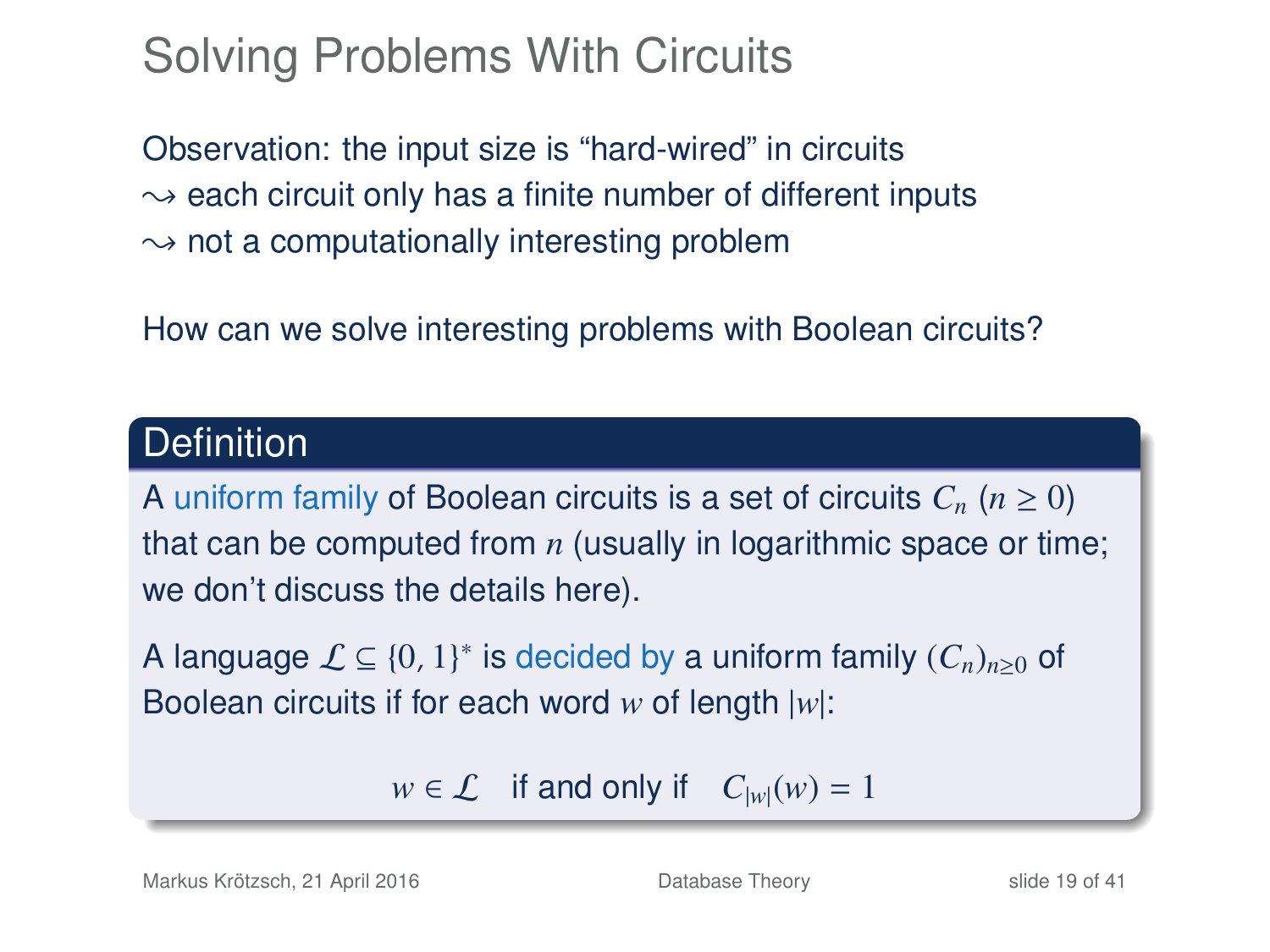Measuring Complexity with Boolean Circuits

How to measure the computing power of Boolean circuits?

Relevant metrics:

- size of the circuit: overall number of gates (as function of input size)
- depth of the circuit: longest path of gates (as function of input size)
- fan in: two inputs per gate or any number of inputs per gate?

Important classes of circuits: small-depth circuits

### **Definition**

 $(C_n)_{n>0}$  is a family of small-depth circuits if

- the size of  $C_n$  is polynomial in  $n$ ,
- the depth of  $C_n$  is poly-logarithmic in *n*, that is,  $O(\log^k n)$ .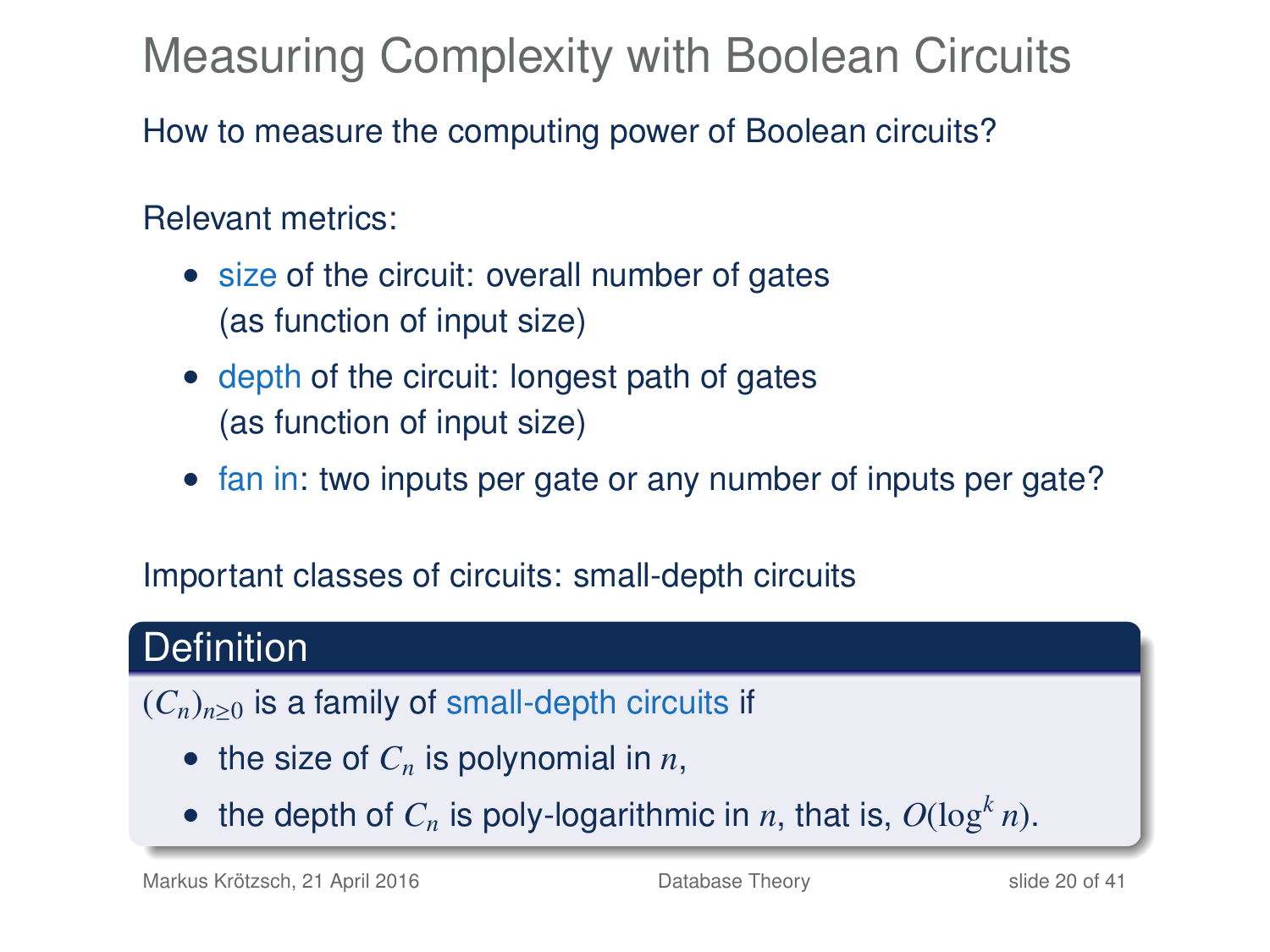## The Complexity Classes NC and AC

Two important types of small-depth circuits

### **Definition**

 $\mathrm{NC}^k$  is the class of problems that can be solved by uniform families of circuits  $(C_n)_{n\geq 0}$  of fan-in  $\leq 2$ , size polynomial in *n*, and depth in  $O(\log^k n)$ .

The class NC is defined as  $\mathrm{NC} = \bigcup_{k \geq 0} \mathrm{NC}^k$ .

("Nick's Class" named after Nicholas Pippenger by Stephen Cook)

#### **Definition**

 $\operatorname{AC}^k$  and  $\operatorname{AC}$  are defined like  $\operatorname{NC}^k$  and  $\operatorname{NC}$ , respectively, but for circuits with arbitrary fan-in.

(A is for "Alternating": AND-OR gates alternate in such circuits)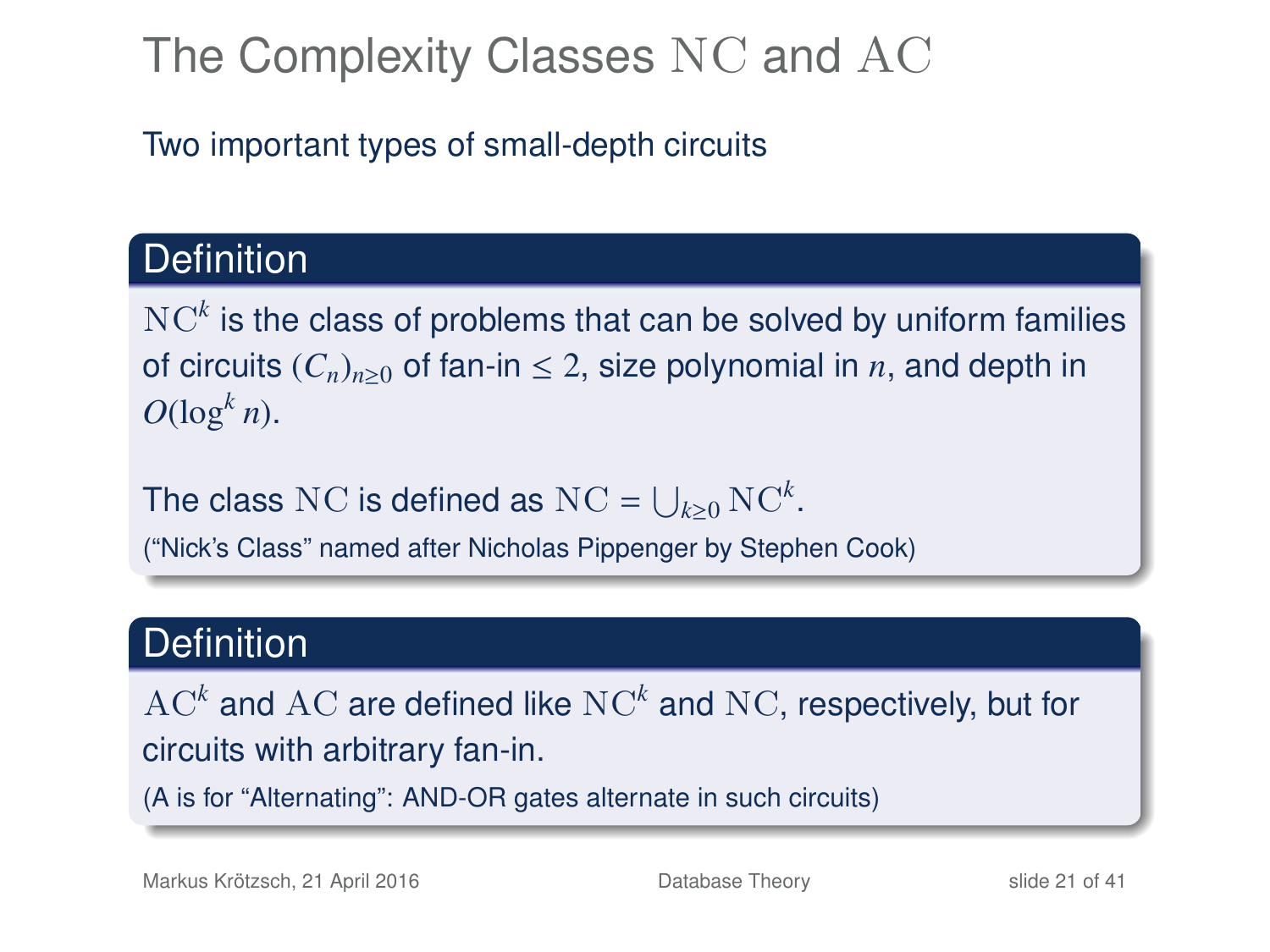Example



family of polynomial size, constant depth, arbitrary fan-in circuits  $\sim$  in  $AC^0$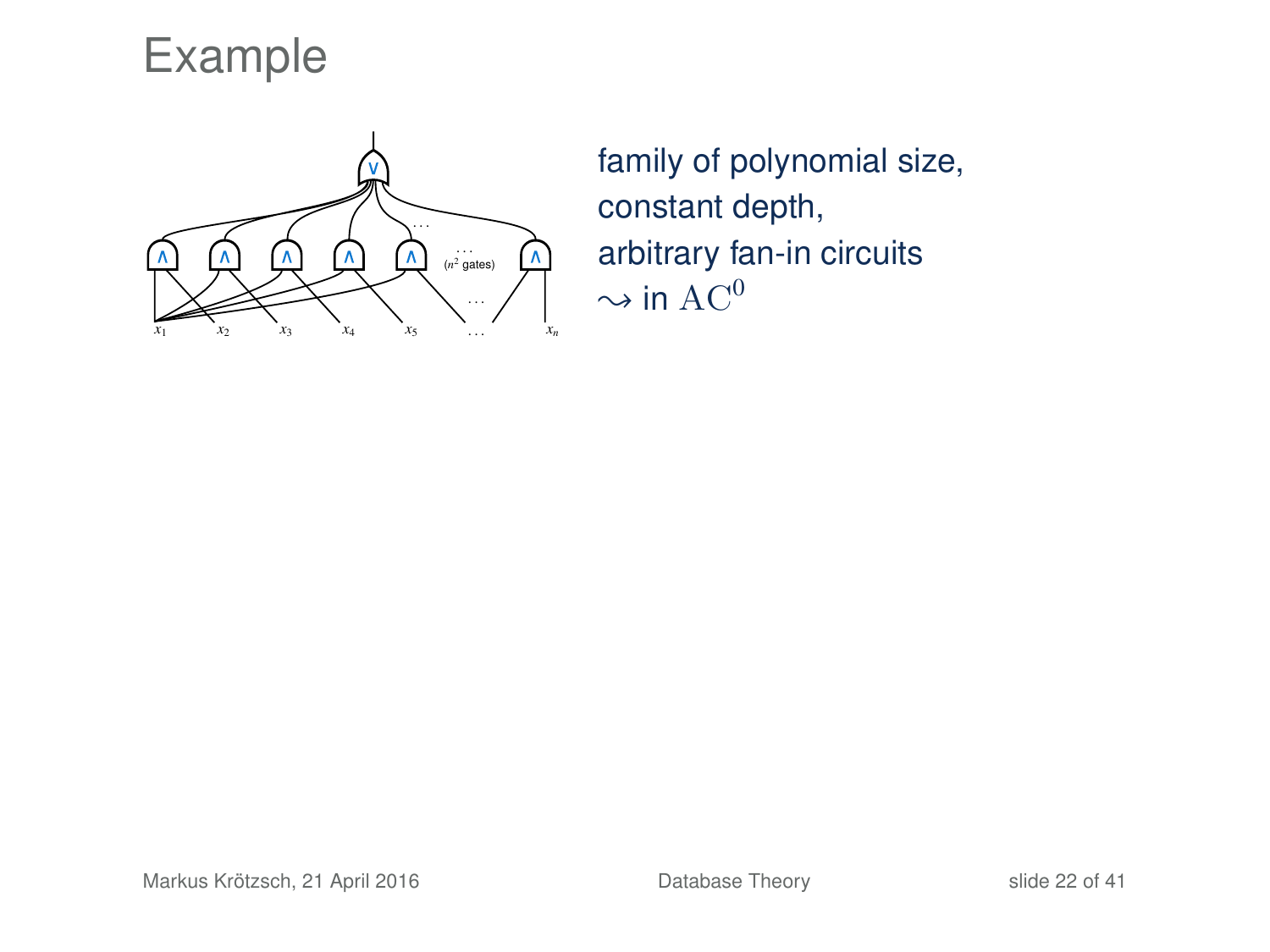### Example



family of polynomial size, constant depth, arbitrary fan-in circuits  $\sim$  in AC<sup>0</sup>

We can eliminate arbitrary fan-ins by using more layers of gates:



family of polynomial size, logarithmic depth, bounded fan-in circuits  $\sim$  in NC<sup>1</sup>

Markus Krötzsch, 21 April 2016 [Database Theory](#page-0-0) slide 23 of 41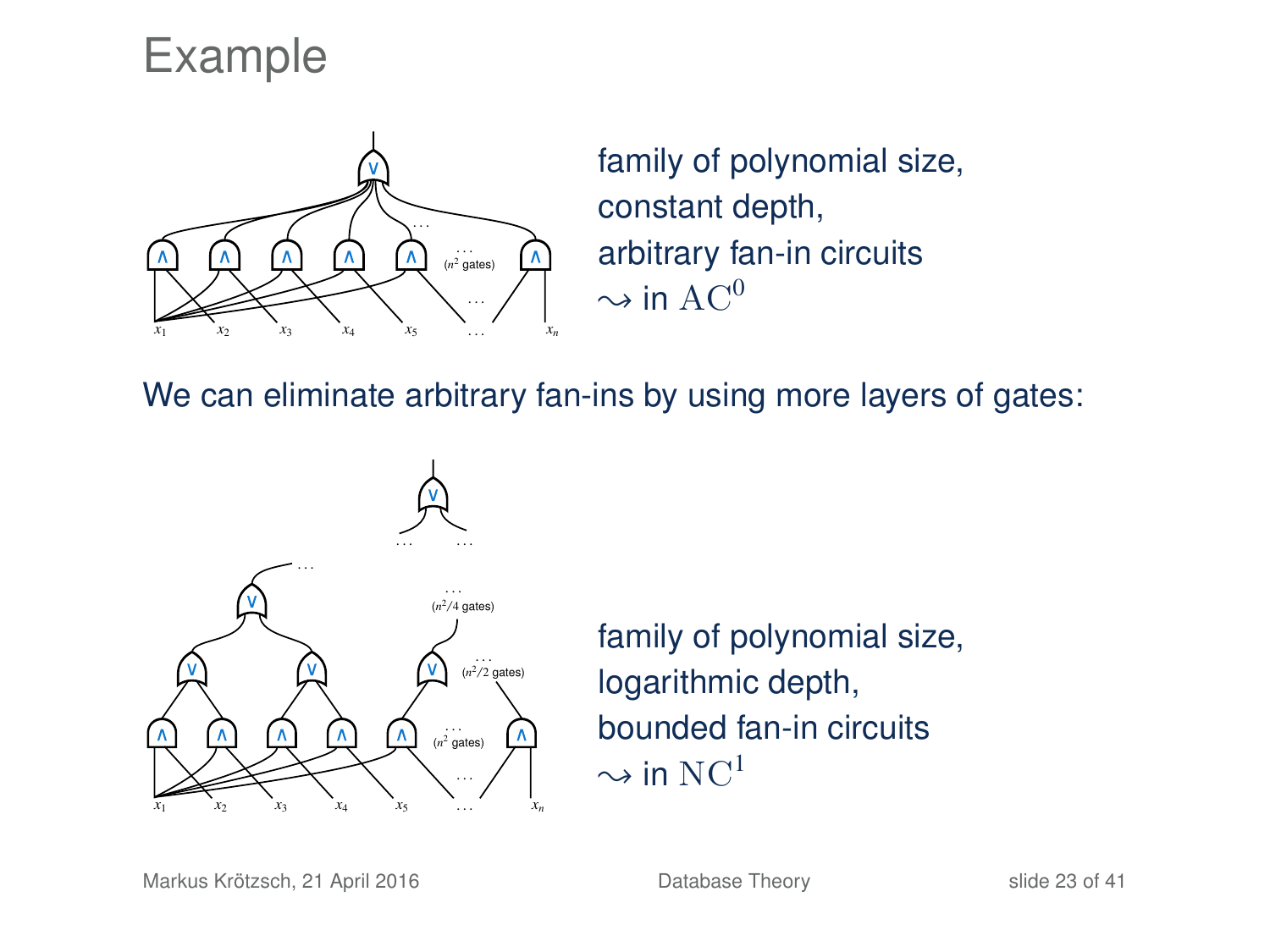Relationships of Circuit Complexity Classes

The previous sketch can be generalised:

 $NC^0 \subset AC^0 \subset NC^1 \subset AC^1 \subset ... \subset AC^k \subset NC^{k+1} \subset ...$ 

Only few inclusions are known to be proper:  $NC^0 \subset AC^0 \subset NC^1$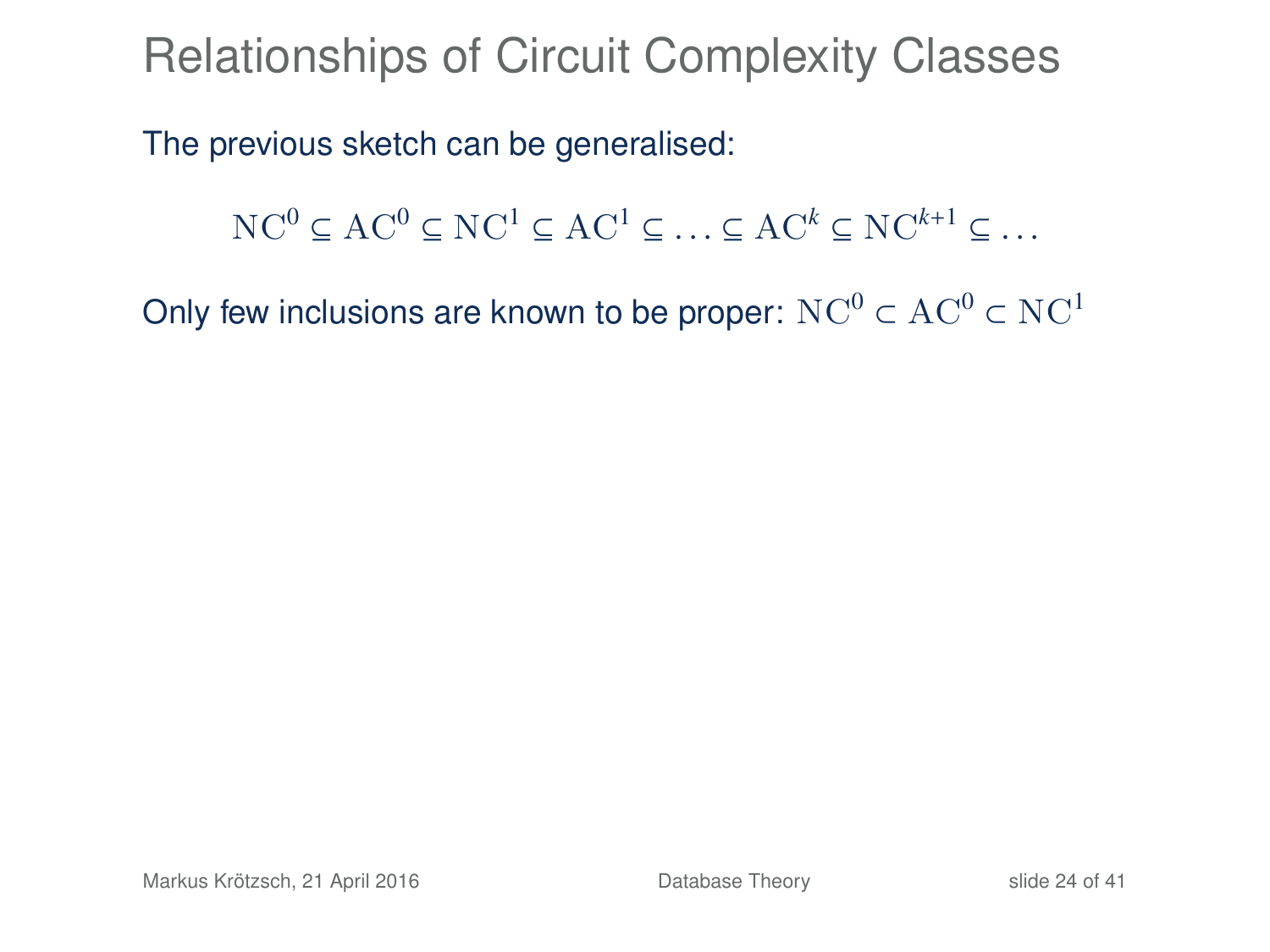Relationships of Circuit Complexity Classes

The previous sketch can be generalised:

 $NC^0 \subset AC^0 \subset NC^1 \subset AC^1 \subset ... \subset AC^k \subset NC^{k+1} \subset ...$ 

Only few inclusions are known to be proper:  $NC^0 \subset AC^0 \subset NC^1$ Direct consequence of above hierarchy: NC = AC

Interesting relations to other classes:

 $NC^0 \subset AC^0 \subset NC^1 \subset L \subset NL \subset AC^1 \subset ... \subset NC \subset P$ 

Intuition:

- Problems in NC are parallelisable
- Problems in  $P \setminus NC$  are inherently sequential

#### However: it is not known if  $NC \neq P$

Markus Krötzsch, 21 April 2016 **[Database Theory](#page-0-0)** Slide 25 of 41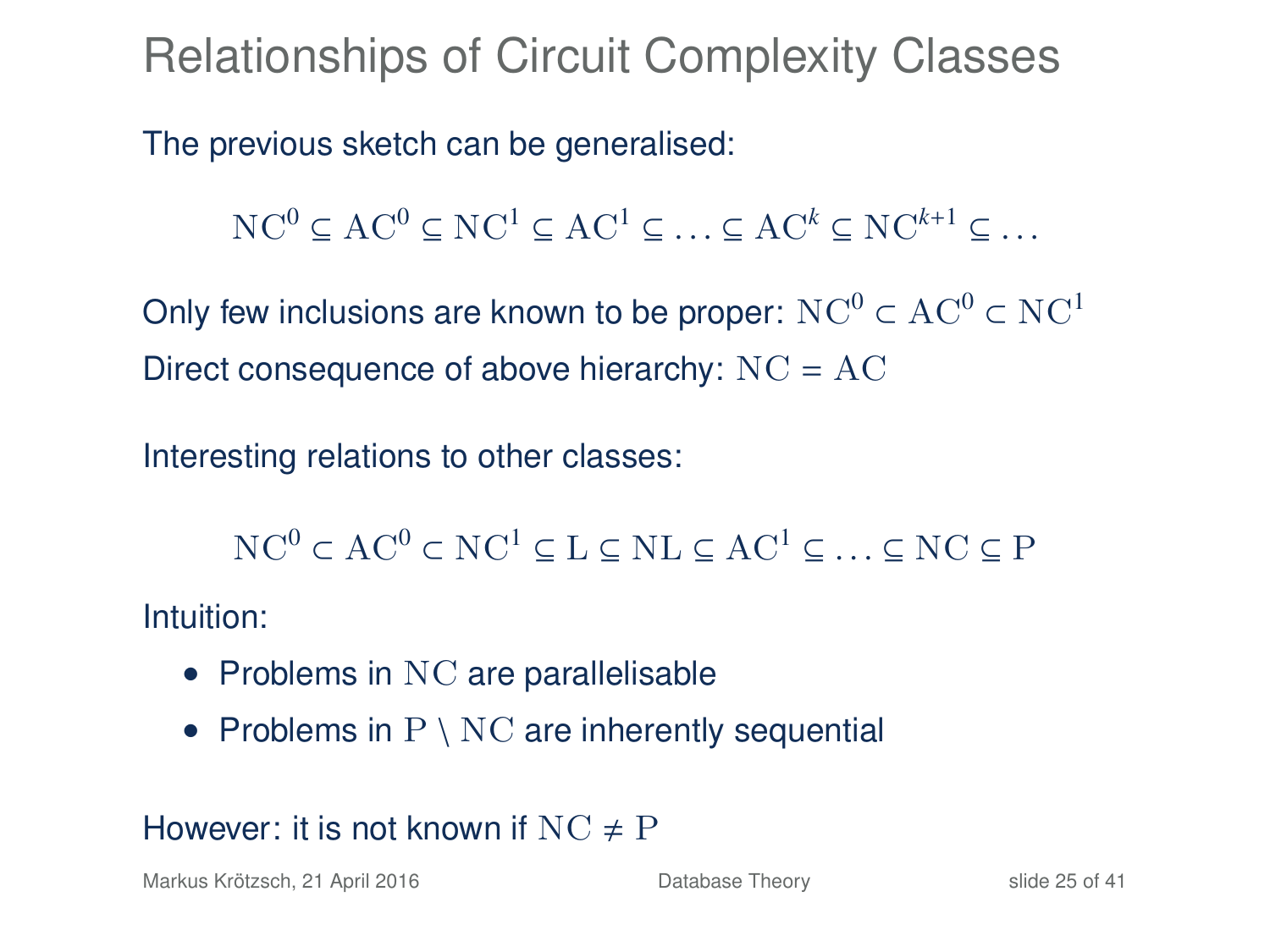### Back to Databases . . .

#### Theorem

The evaluation of FO queries is complete for (logtime uniform)  $AC<sup>0</sup>$ with respect to data complexity.

#### Proof:

- Membership: For a fixed Boolean FO query, provide a uniform construction for a small-depth circuit based on the size of a database
- Hardness: Show that circuits can be transformed into Boolean FO queries in logarithmic time (not on a standard TM . . . not in this lecture)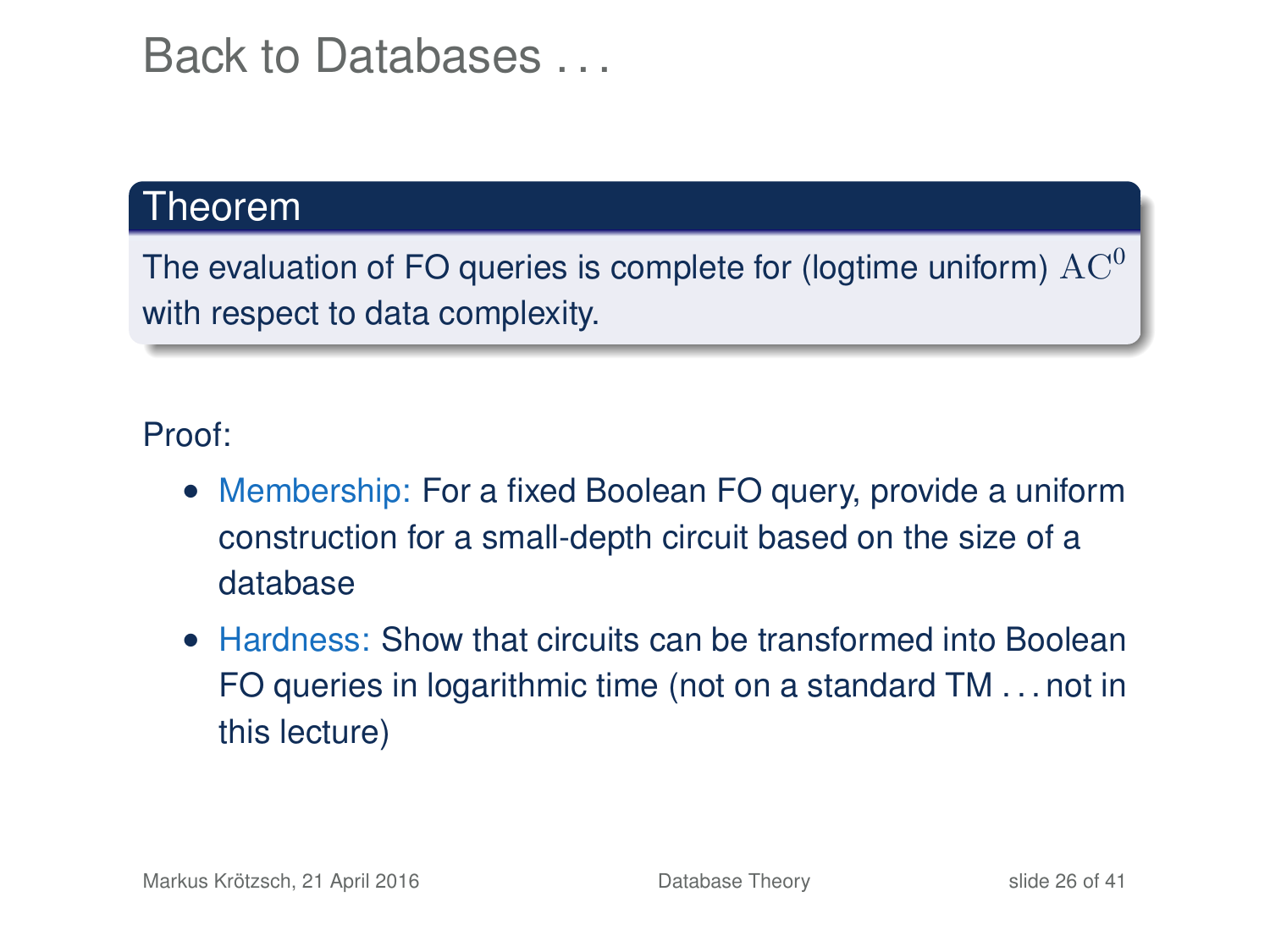## From Query to Circuit

Assumption:

- query and database schema is fixed
- database instance (and thus active domain) are variable

Construct circuit uniformly based on size of active domain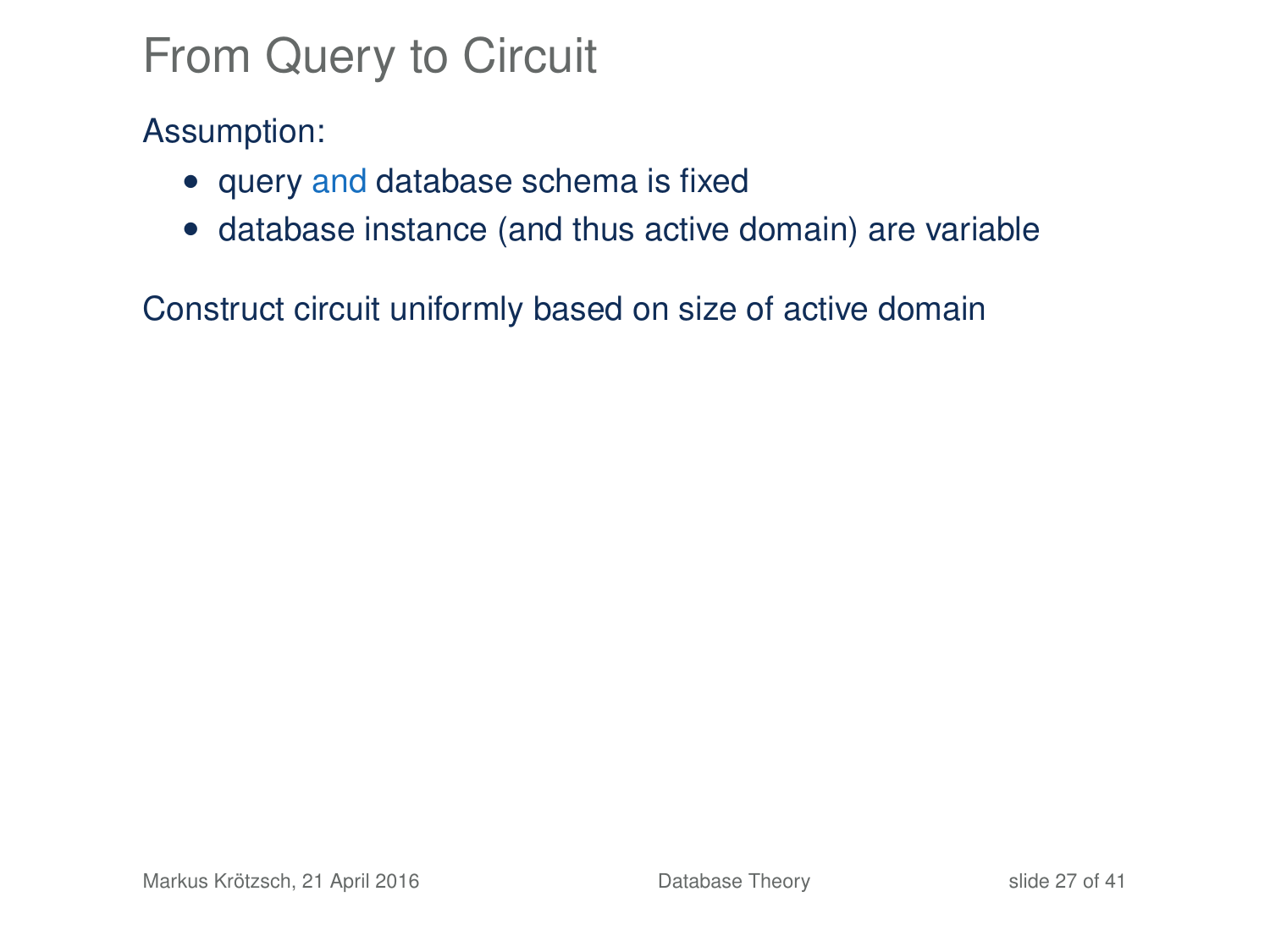## From Query to Circuit

Assumption:

- query and database schema is fixed
- database instance (and thus active domain) are variable

Construct circuit uniformly based on size of active domain

#### Sketch of construction:

- one input node for each possible database tuple (over given schema and active domain)
	- $\rightarrow$  true or false depending on whether tuple is present or not
- Recursively, for each subformula, introduce a gate for each possible tuple (instantiation) of this formula
	- $\sim$  true or false depending on whether the subformula holds for this tuple or not
- Logical operators correspond to gate types: basic operators obvious, ∀ as generalised conjunction, ∃ as generalised disjunction
- subformula with *n* free variables  $\sim$  |**adom**|<sup>*n*</sup> gates → especially: |adom|<sup>0</sup> = 1 output gate for Boolean query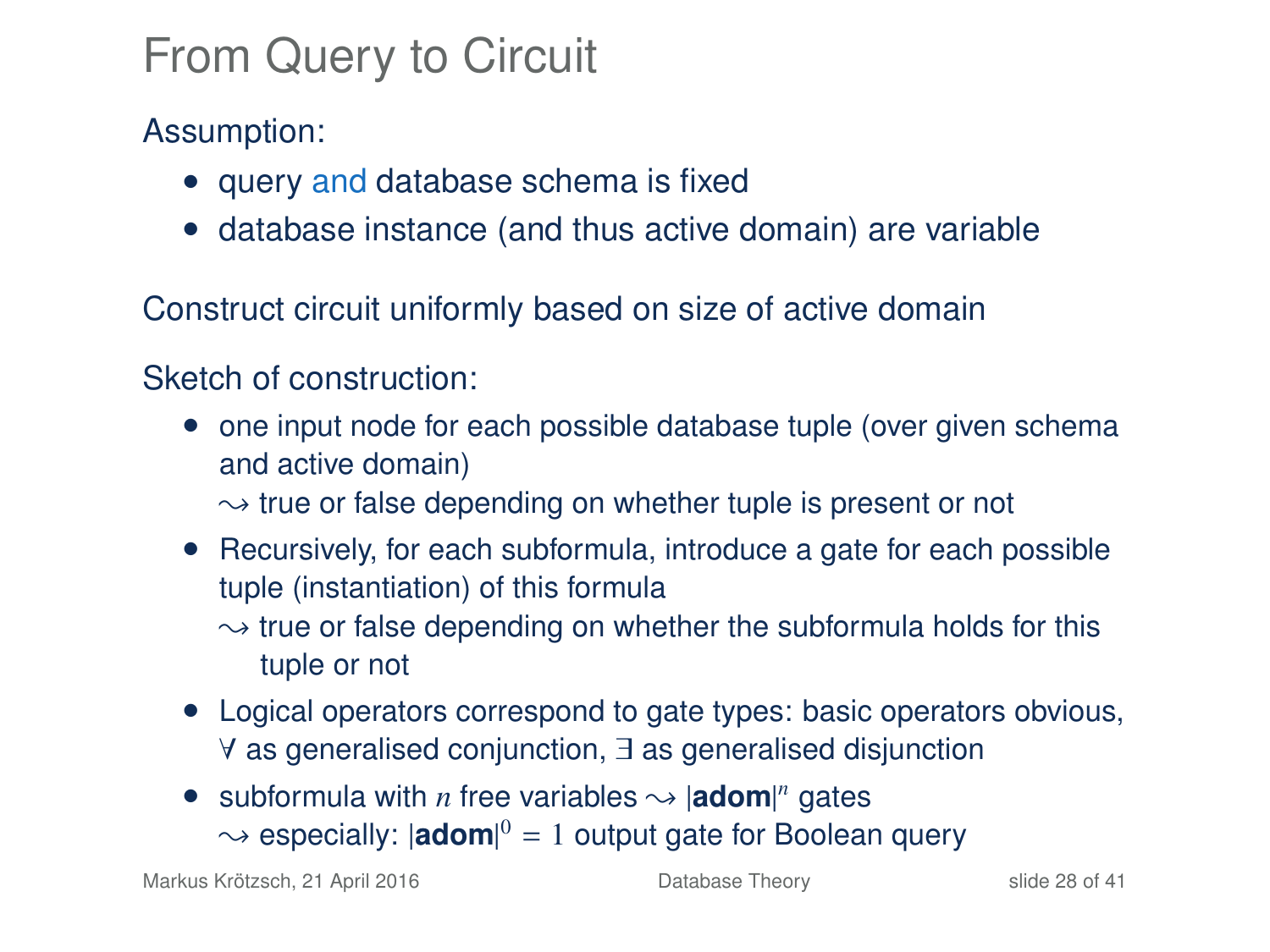### Example

#### We consider the formula

$$
\exists z.(\exists x. \exists y. R(x, y) \land S(y, z)) \land \neg R(a, z)
$$

#### Over the database instance:



Active domain: {*a*, *b*, *c*}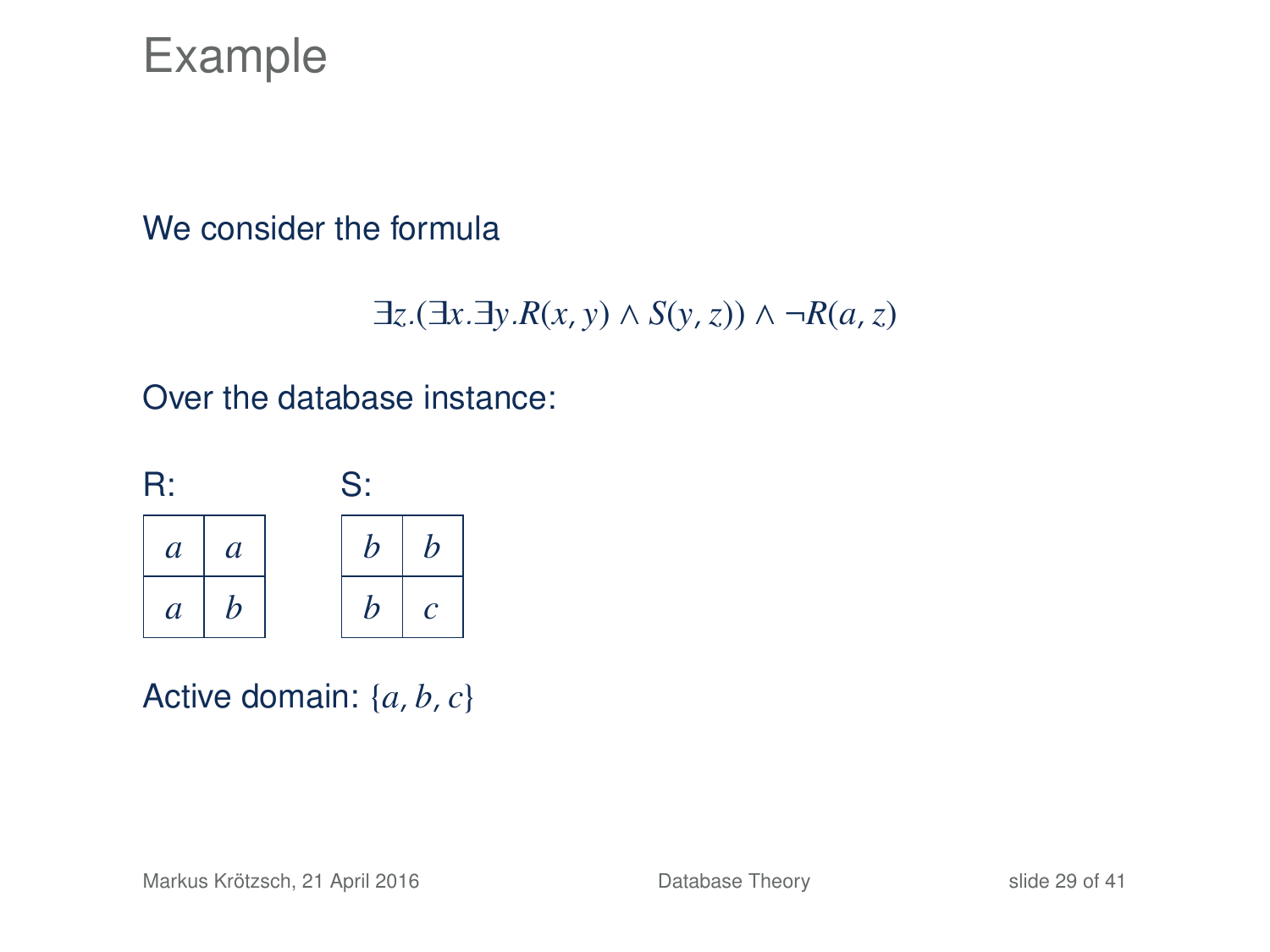### Example: ∃*z*.(∃*x*.∃*y*.*R*(*x*, *y*) ∧ *S*(*y*,*z*)) ∧ ¬*R*(*a*,*z*)

*<sup>R</sup>*(*a*, *<sup>a</sup>*) *<sup>R</sup>*(*a*, *<sup>b</sup>*) *<sup>R</sup>*(*a*, *<sup>c</sup>*) . . . *<sup>S</sup>*(*a*, *<sup>a</sup>*) . . . *<sup>S</sup>*(*b*, *<sup>a</sup>*) *<sup>S</sup>*(*b*, *<sup>b</sup>*) *<sup>S</sup>*(*b*, *<sup>c</sup>*) . . . 1 1 0 ... 0 ... 0 1 1 ...<br>1 1 ... 0 ... 0 ... 0 ... slide 30 of 41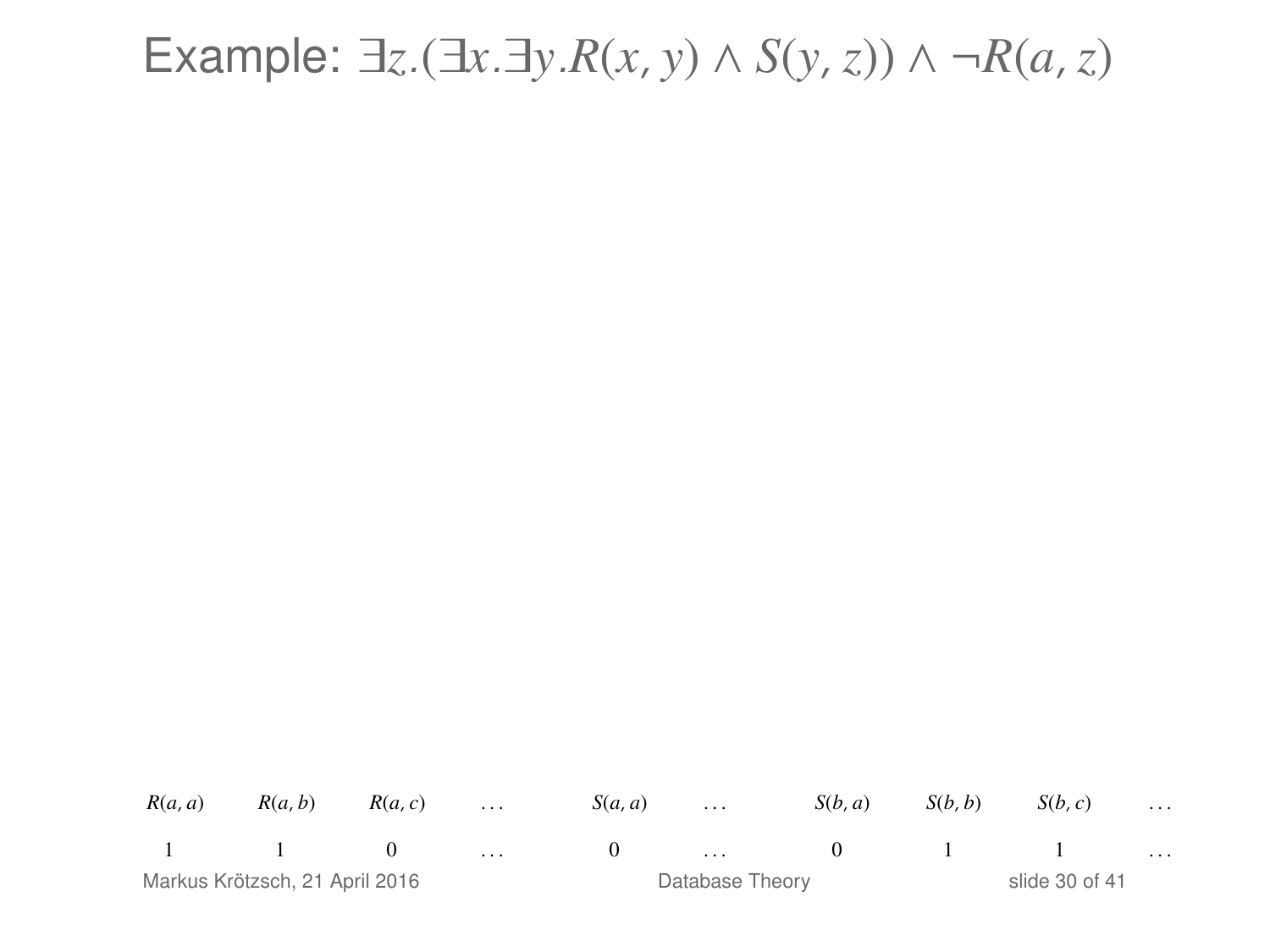## Example: ∃*z*.(∃*x*.∃*y*.*R*(*x*, *y*) ∧ *S*(*y*,*z*)) ∧ ¬*R*(*a*,*z*)

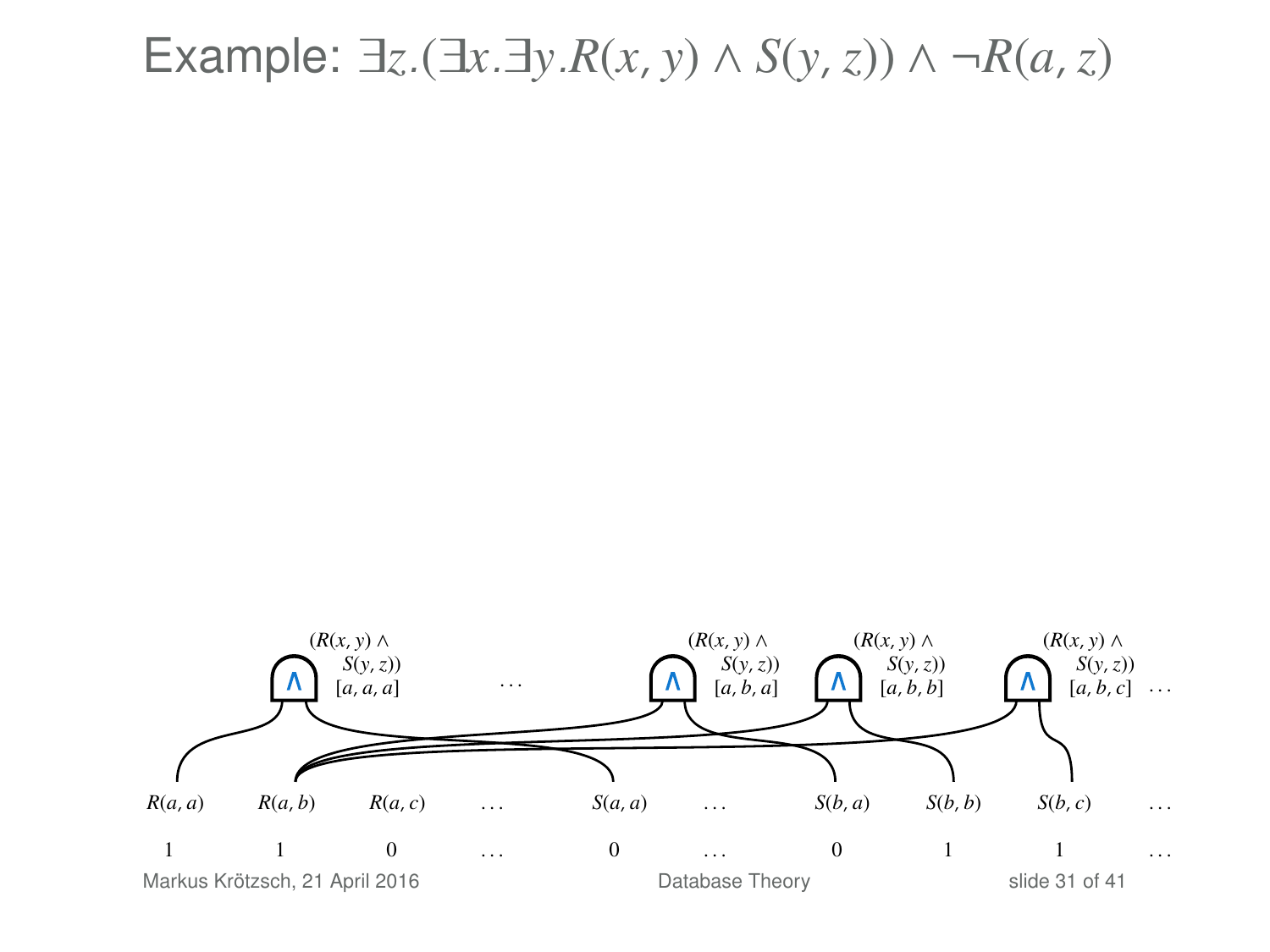Example: ∃*z*.(∃*x*.∃*y*.*R*(*x*, *y*) ∧ *S*(*y*,*z*)) ∧ ¬*R*(*a*,*z*)

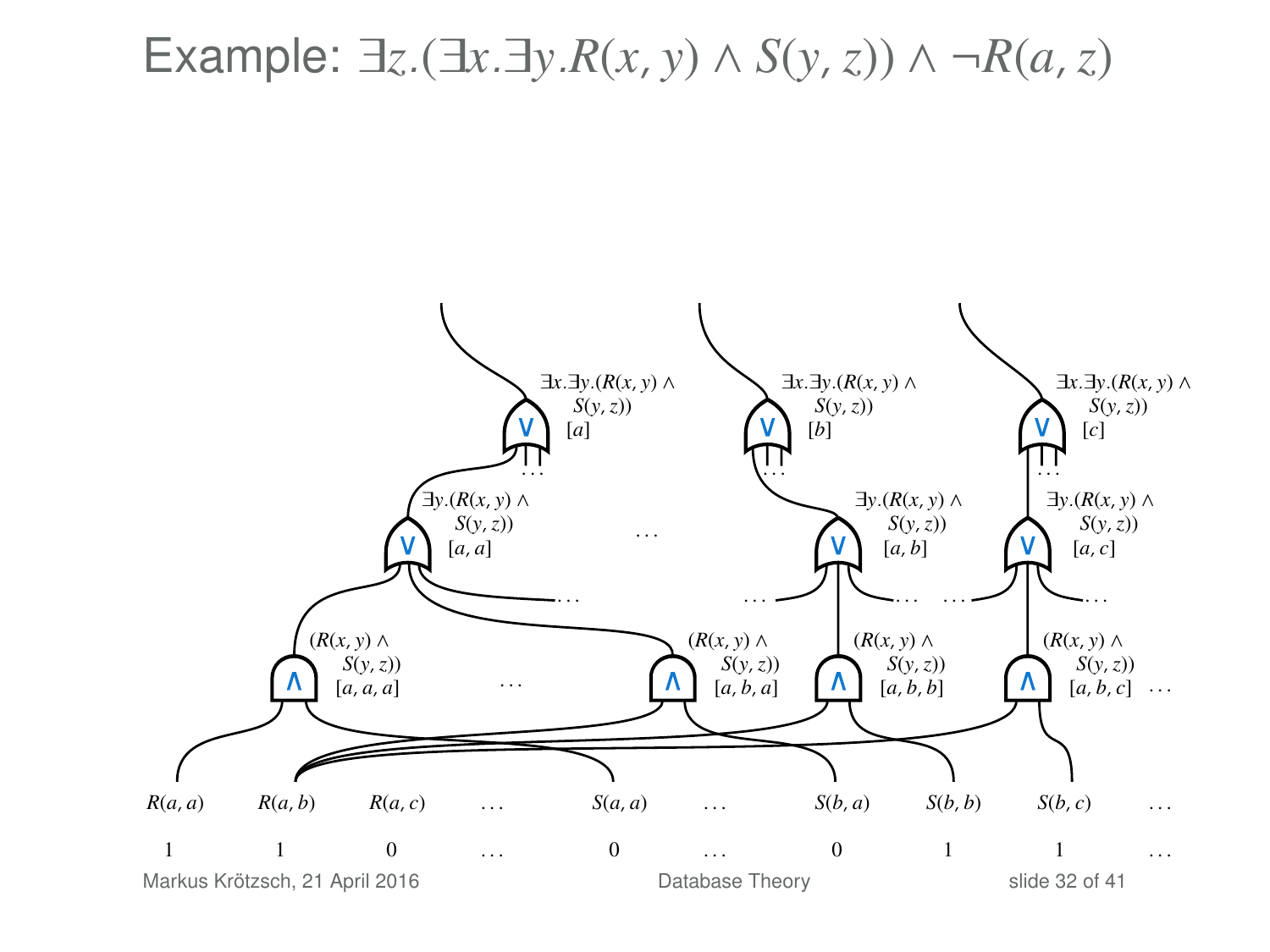Example: ∃*z*.(∃*x*.∃*y*.*R*(*x*, *y*) ∧ *S*(*y*,*z*)) ∧ ¬*R*(*a*,*z*)

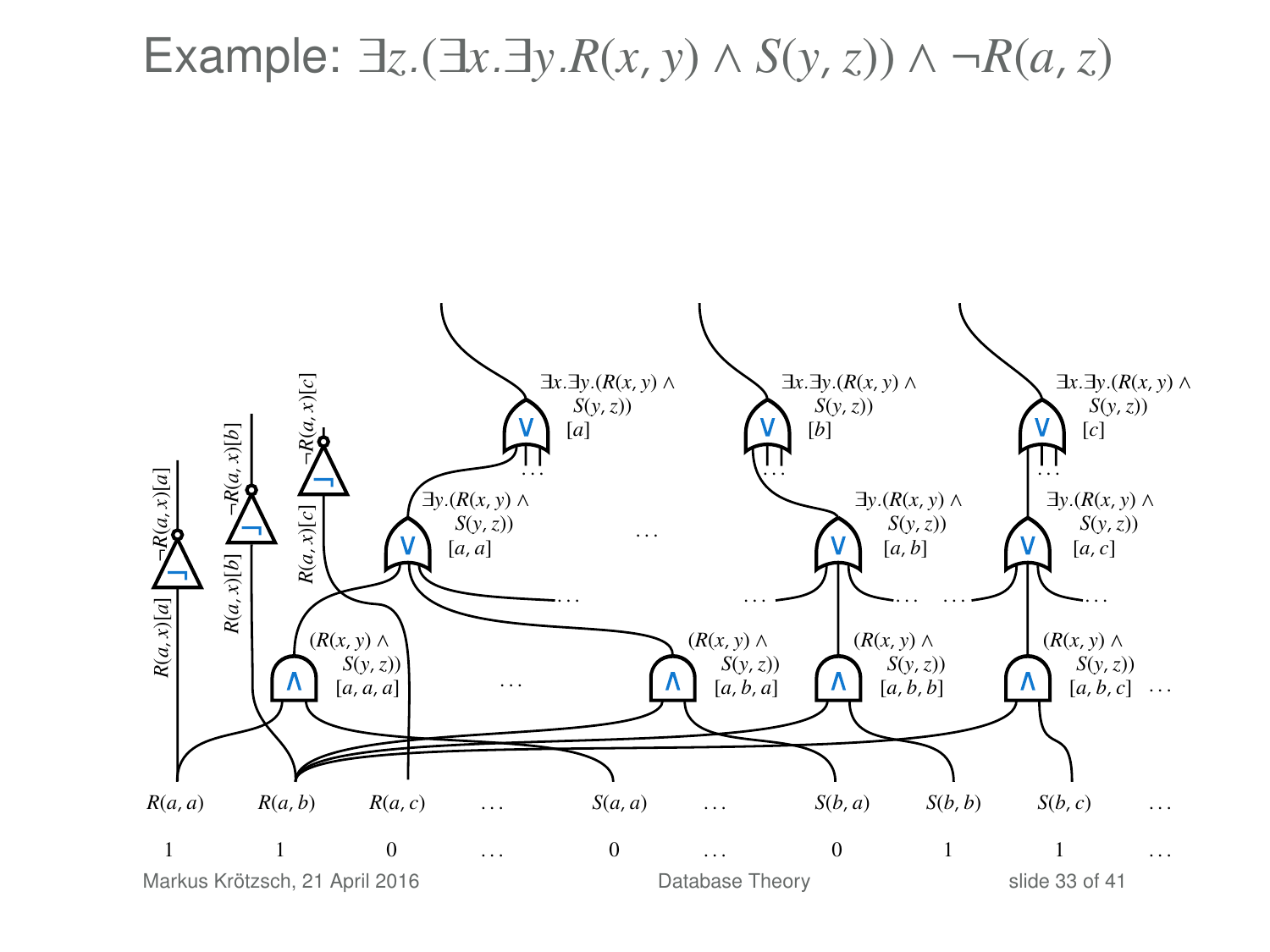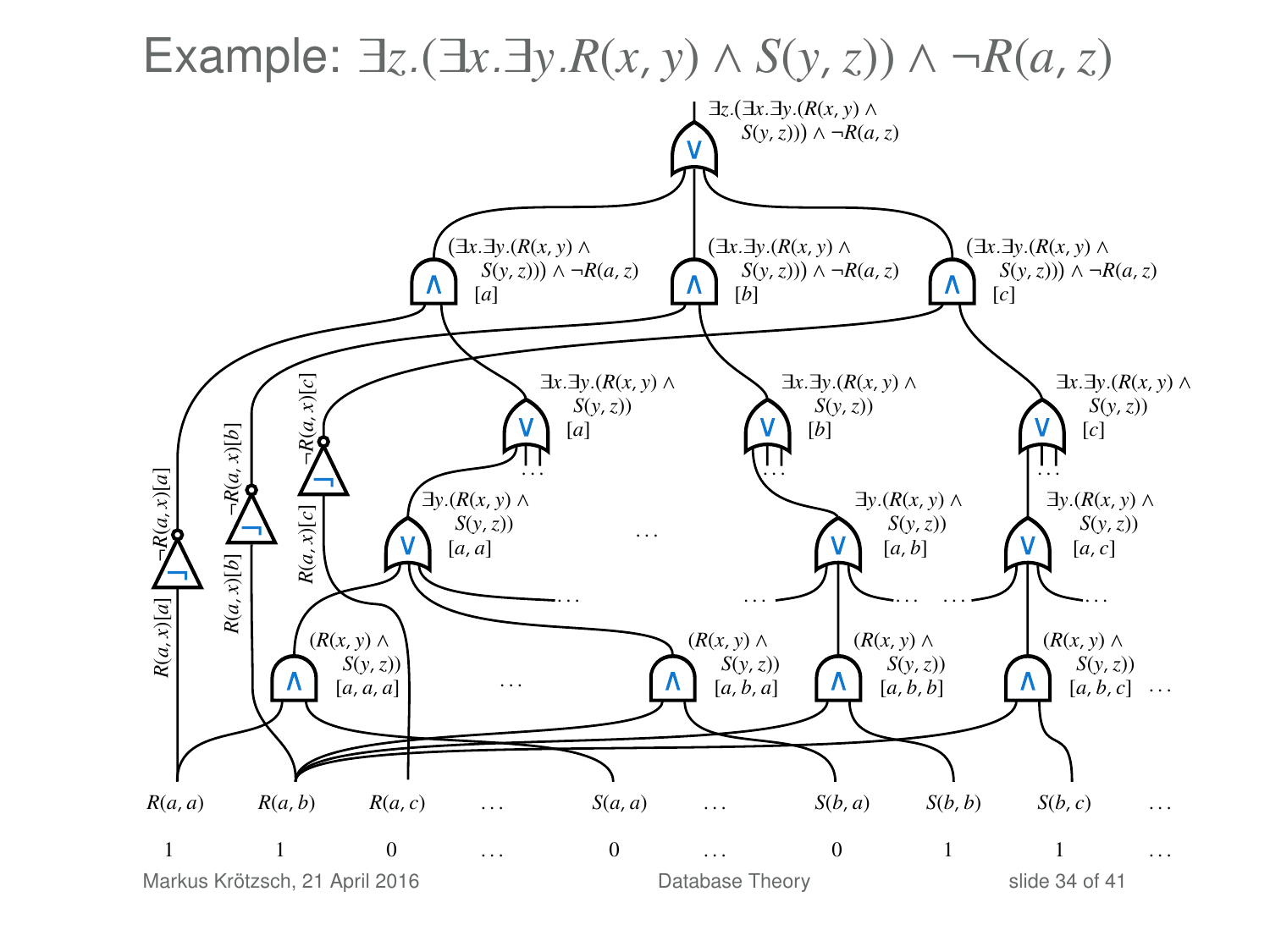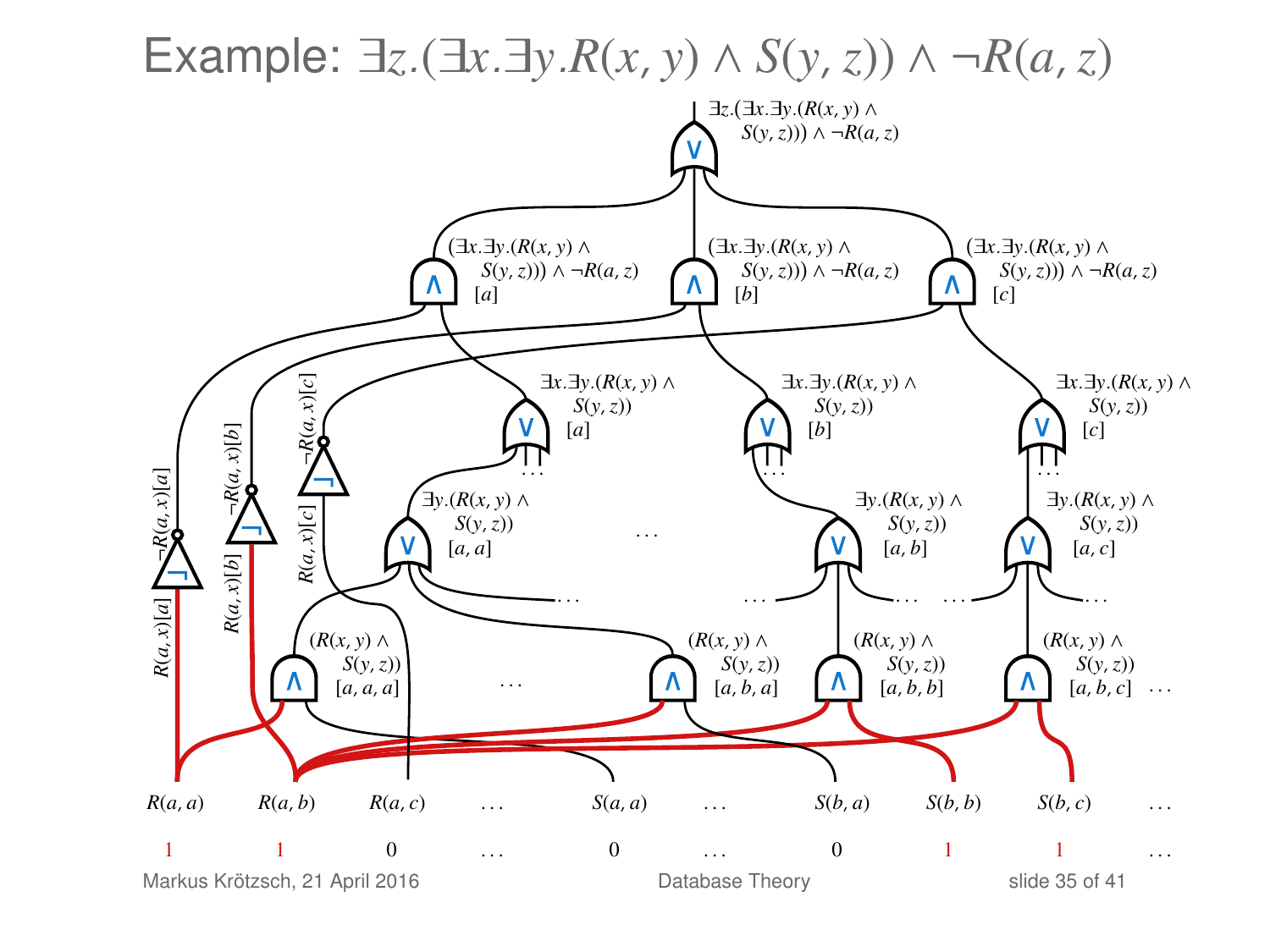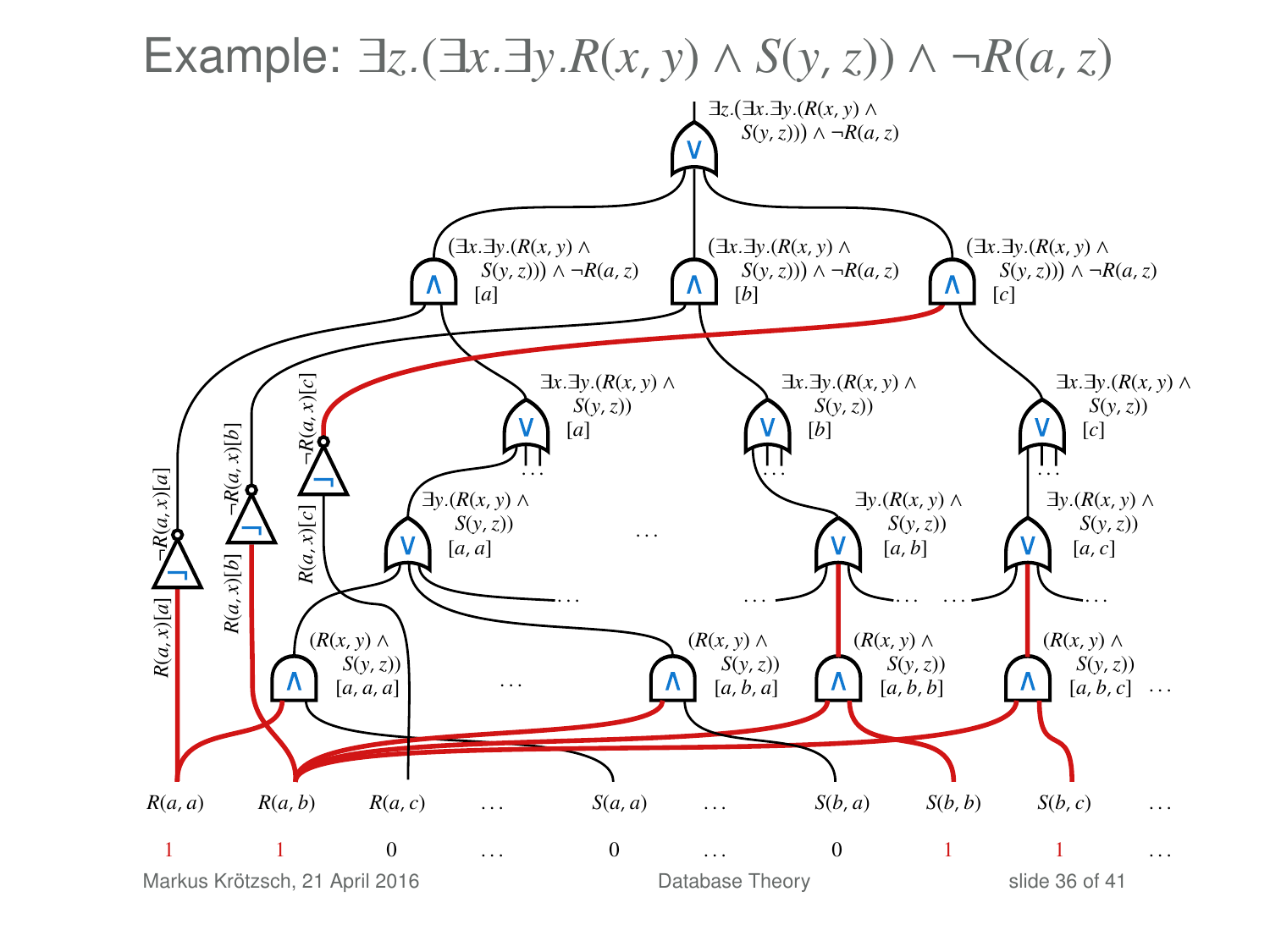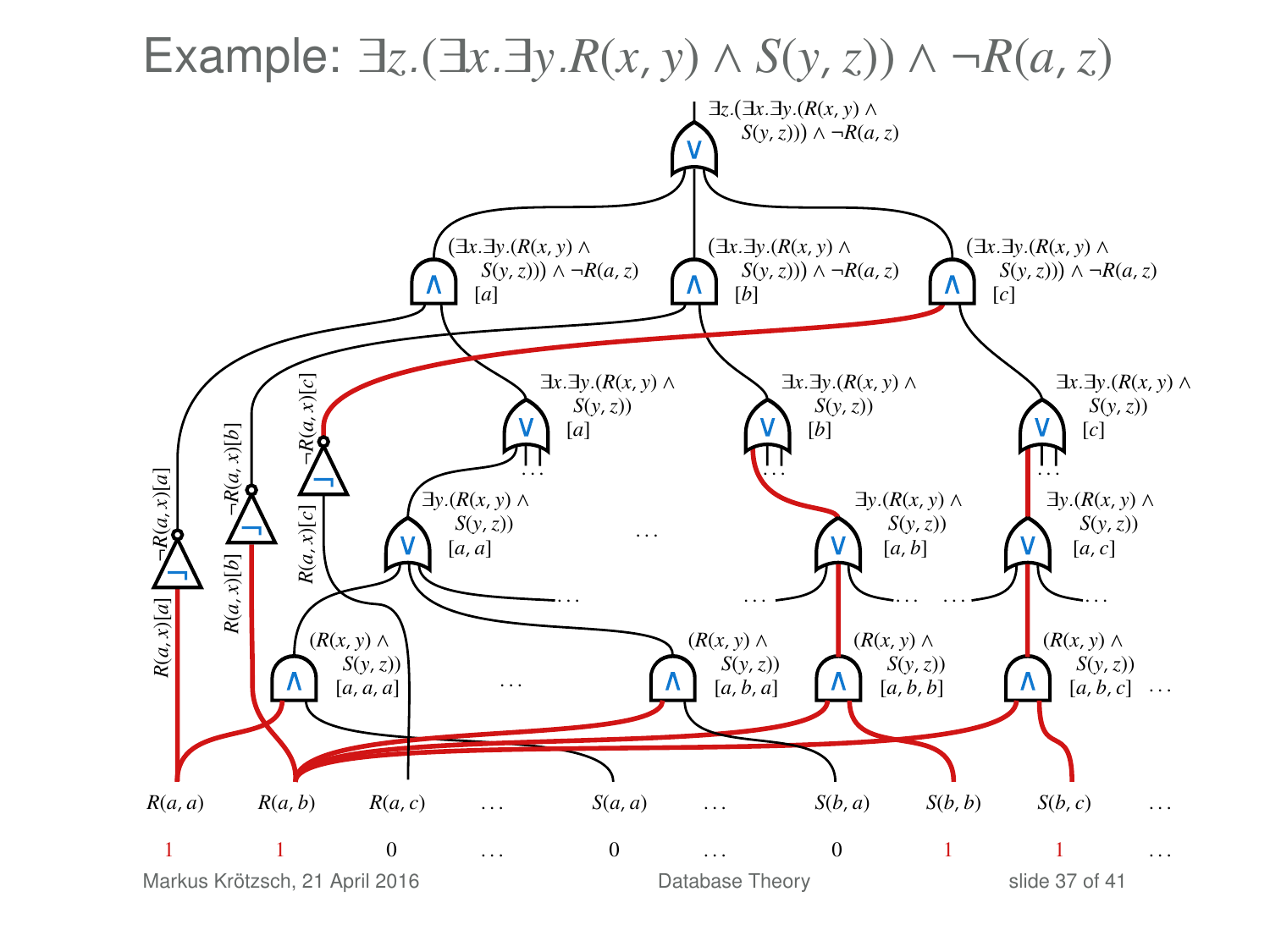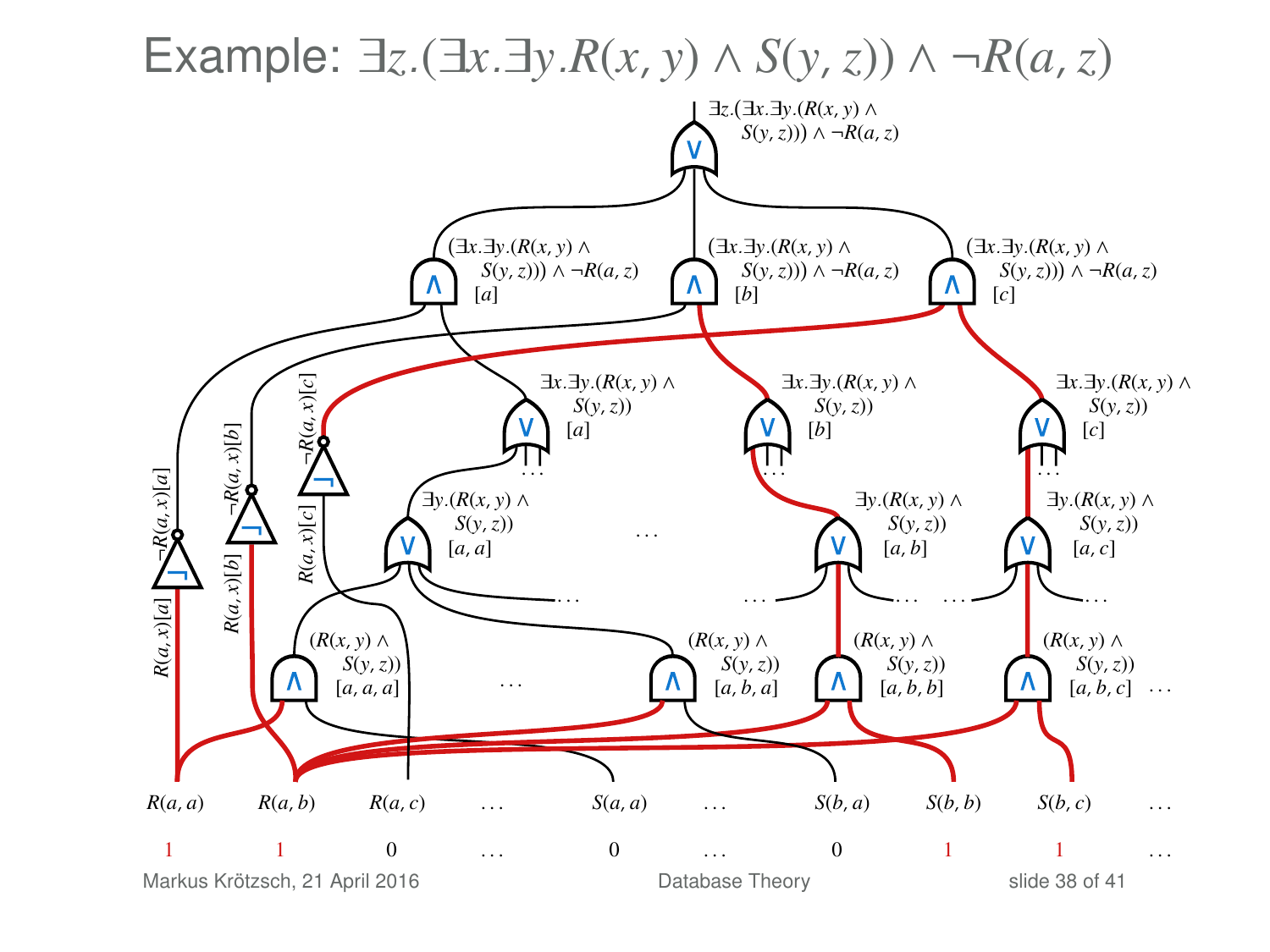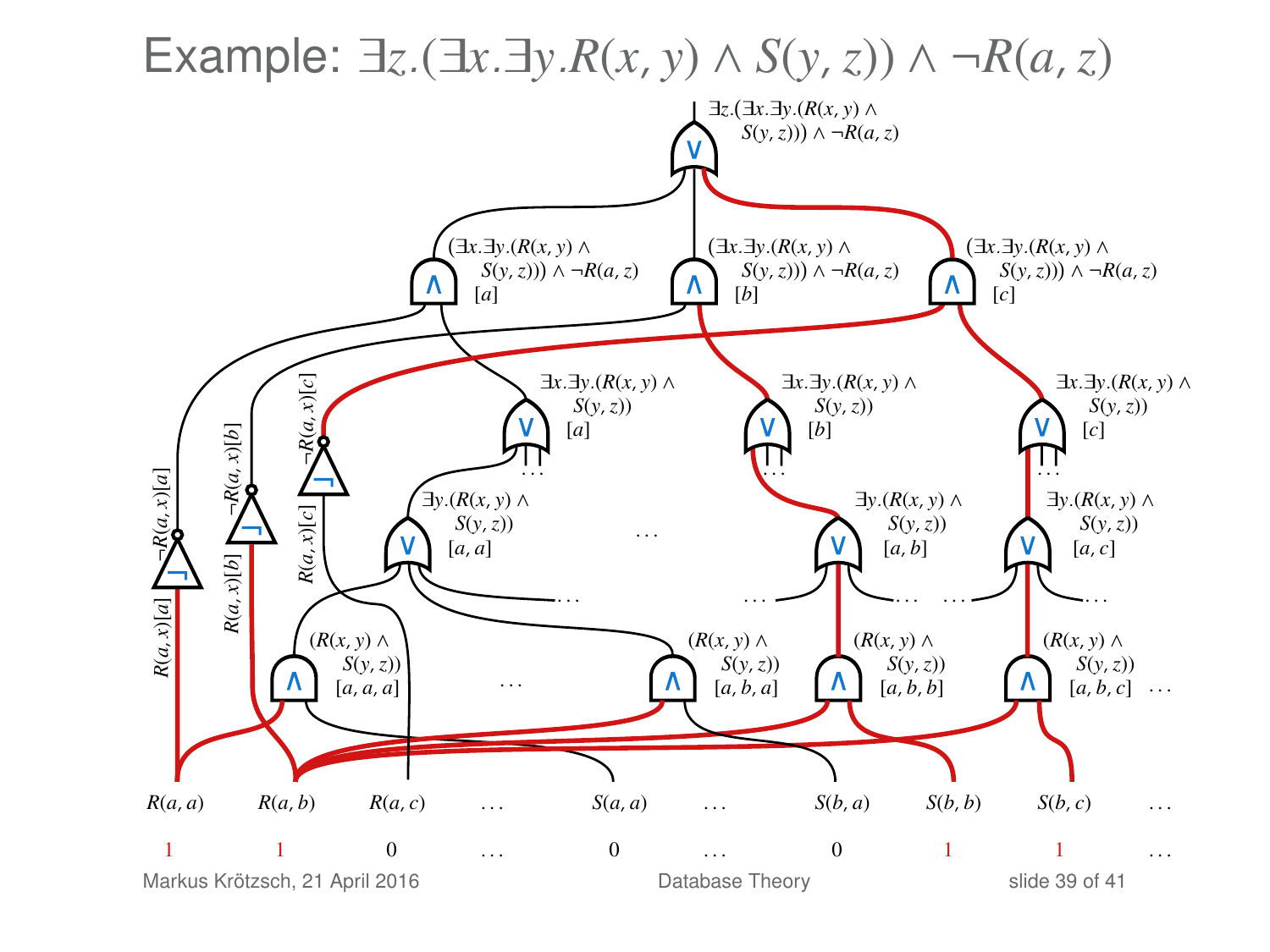